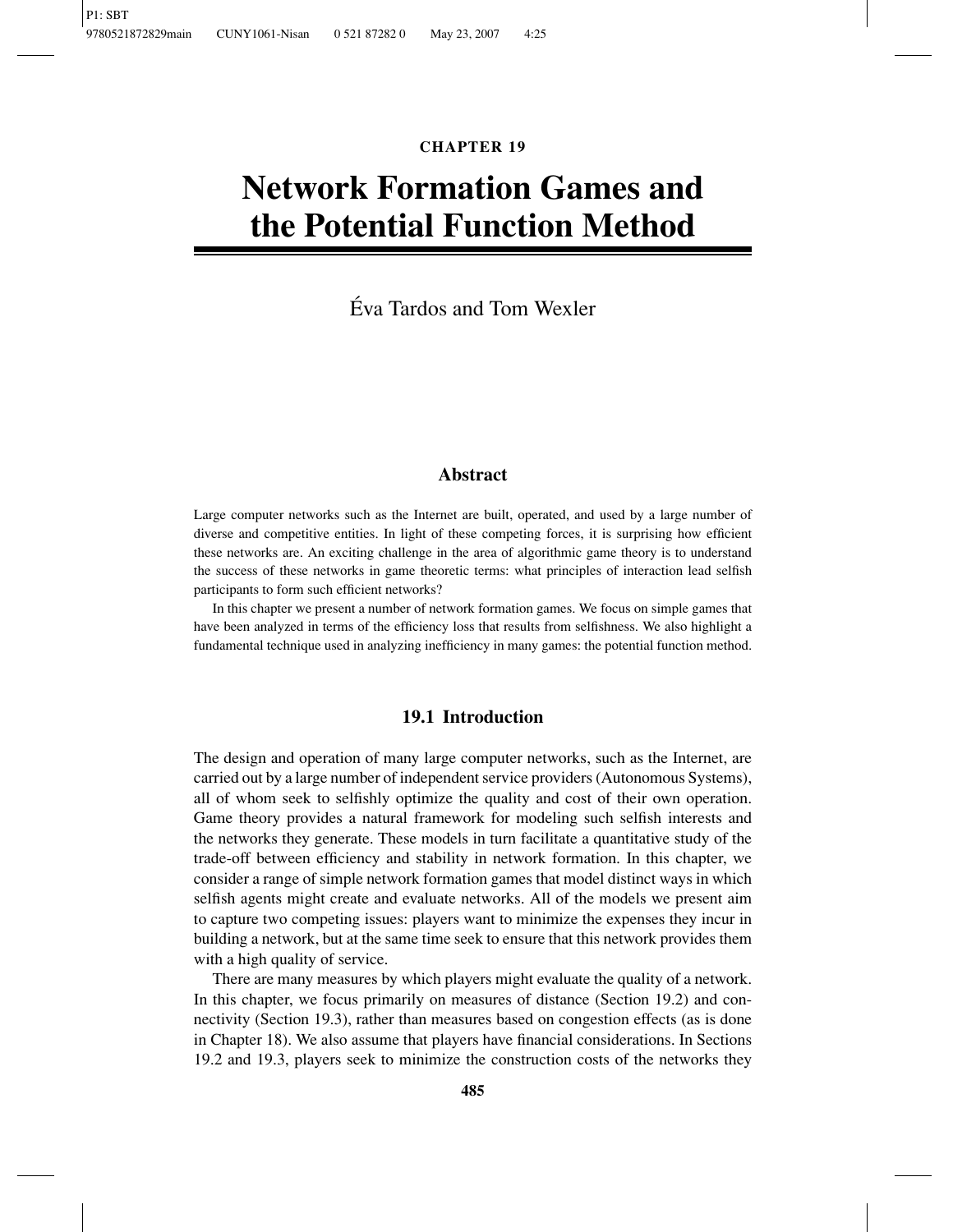create. In Section 19.4, we look at a game with a more sophisticated financial aspect: players represent service providers who set prices for users and seek to maximize their profit, namely their income from users minus the cost of providing the service.

For all of the games we consider, we use Nash equilibrium as the solution concept, and refer to networks corresponding to these equilibria as being *stable*. The models we focus on involve players who can unilaterally build edges, and thus the Nash equilibrium solution concept is appropriate.

To evaluate the overall quality of a network, we consider the *social cost*, or the sum of all players' costs. We refer to the networks that optimize social cost as *optimal* or *socially efficient*. The main goal of this chapter is to better understand the quantitative trade-off between networks that are stable and those that are socially efficient. More precisely, we are interested in bounding the price of anarchy and the price of stability (as defined in Chapter 17). The models we consider in this chapter are network formation games in which these measures are provably small.

In Section 19.2 we consider a local connection game where the nodes of the graph are players who pay for the edges that connect them directly to other nodes (incident edges). In selecting a strategy, players face two conflicting desires: to pay as little as possible, and to have short paths to all other nodes. Our goal here is to bound the efficiency loss resulting from stability. Such connection games have been extensively studied in the economics literature (see Jackson (2006) for a survey) to model social network formation, using edges to represent social relations. The local connection game can also be thought of as a simple model for the way subnetworks connect in computer networks (by establishing peering points), or as modeling the formation of subnetworks in overlay systems such as P2P (peer-to-peer) networks connecting users to each other for downloading files.

We will use a model in which players can form edges to a neighbor unilaterally, and will use Nash equilibrium as our solution concept. This differs from much of the literature in economics, where it is typically assumed that an edge between two players needs the consent or contribution from both players, and where the notion of pairwise stability is used instead of Nash equilibria. We will discuss how the results in Section 19.2 extend to models using pairwise stable equilibria in the notes in Section 19.5.1.

The model we examine was introduced by Fabrikant et al. (2003) and represents the first quantitative effort to understand the efficiency loss of stable networks. In this game, a single parameter  $\alpha$  represents the cost of building any one edge. Each player (represented by a node) perceives the quality of a network as the sum of distances to all other nodes. Players aim to minimize a cost function that combines both network quality and building costs: they attempt to minimize the sum the building costs they incur and the distances to all other players. Thus, players use  $\alpha$  as a trade-off parameter between their two objectives. This is perhaps the simplest way to model this type of trade-off. While the simplicity of this game makes it easy to evaluate, such a stylized model ignores a number of issues, such as varying costs and possible congestion effects. In Section 19.5.1, we discuss related models that address some of these issues.

In Section 19.3 we study a very different (and also quite simple) model of network design, introduced by Anshelevich et al. (2004), called the global connection game. Whereas players in the game of Section 19.2 only make local choices (which other nodes to link to), players in this game make global decisions, in that they may build edges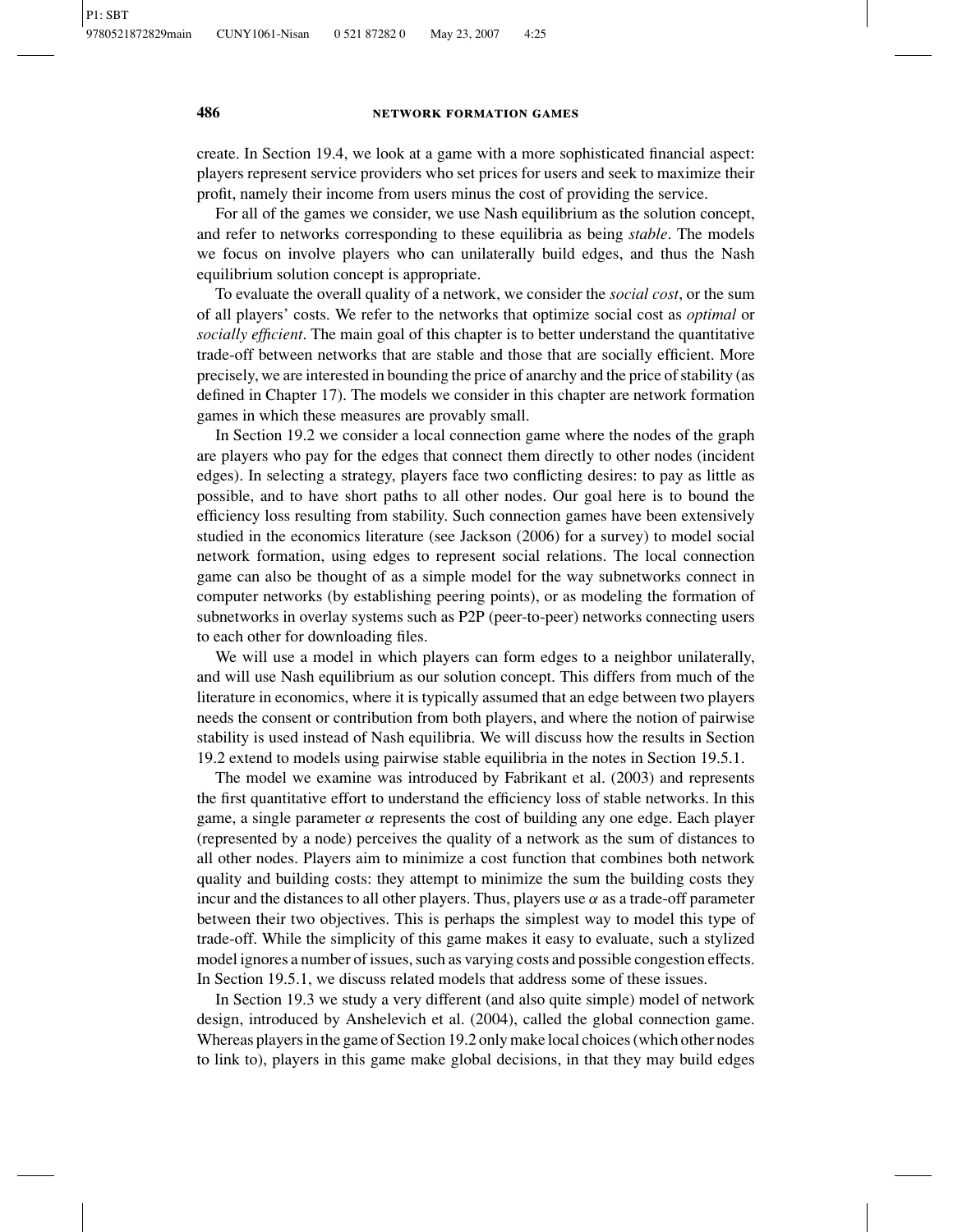# **the local connection game 487**

throughout the network. Unlike the local connection game, this global game attempts to model players who actually build and maintain large-scale shared networks. This model also allows for greater heterogeneity in the underlying graph.

In the global connection game, a player is not associated with an individual node of the networks, but instead has certain global connectivity goals. To achieve these goals, a player may contribute money to any set of edges in the network. As before, we view connectivity as the primary measure of quality. However, players do not desire uniform connectivity; instead, each player has a subset of nodes that it needs to connect, and aims to do so as cheaply as possible. Furthermore, unlike in the local game, players are not concerned with distance, and simply want to connect their terminals.

As in the previous model, players are sensitive to costs. Edge *e* has a cost  $c_e \geq 0$ , and players who use *e* share this cost. In particular, we focus on a *fair sharing rule*; all players using an edge must share its cost evenly. This natural cost-sharing scheme can be derived from the Shapley value, and has many nice properties. We also examine other cost-sharing games, and discuss the role of fair sharing in the price of stability results.

A key technique used in this section is the potential function method. This method has emerged as a general technique in understanding the quality of equilibria. We review this technique in detail in Section 19.3.2. While this technique provides results only regarding the price of stability, it is interesting to note that many of the currently known price of anarchy results (e.g., most of the results in Part III of this book) are for potential games.

In Section 19.4, we consider another potential game; a facility location game with a more sophisticated cost model. In the previous two sections, players simply minimized their costs. Here, edges still have costs, but players also select prices for users so as to maximize net income: price charged minus the cost paid. We again consider a very simplified model in which players place facilities to serve clients, thereby forming a network between the providers and the clients. We show that a socially efficient network is stable (i.e., the price of stability is 1), and bound the price of anarchy.

In the context of facility location games, we also bound the quality of solutions obtained after sufficiently long selfish play, without assuming that players have yet reached an equilibrium. As we have seen in part I of this book, equilibrium solutions may be hard to find (Chapter 2), and natural game play may not converge to an equilibrium (Chapter 4). Thus it is often useful to evaluate the quality of the transient solutions that arise during competitive play. The facility location game considered in this section is one of the few classes of games for which this strong type of bound is known.

# **19.2 The Local Connection Game**

In this section we consider the simple network formation game of Fabrikant et al. (2003), where players can form links to other players. We consider a game with *n* players, where each player is identified with a node. Node *u* may choose to build edges from *u* to any subset of nodes, thereby creating a network. Players have two competing goals; players want to build (and thus pay) for as few edges as possible, yet they also want to form a network that minimizes the distance from their own node to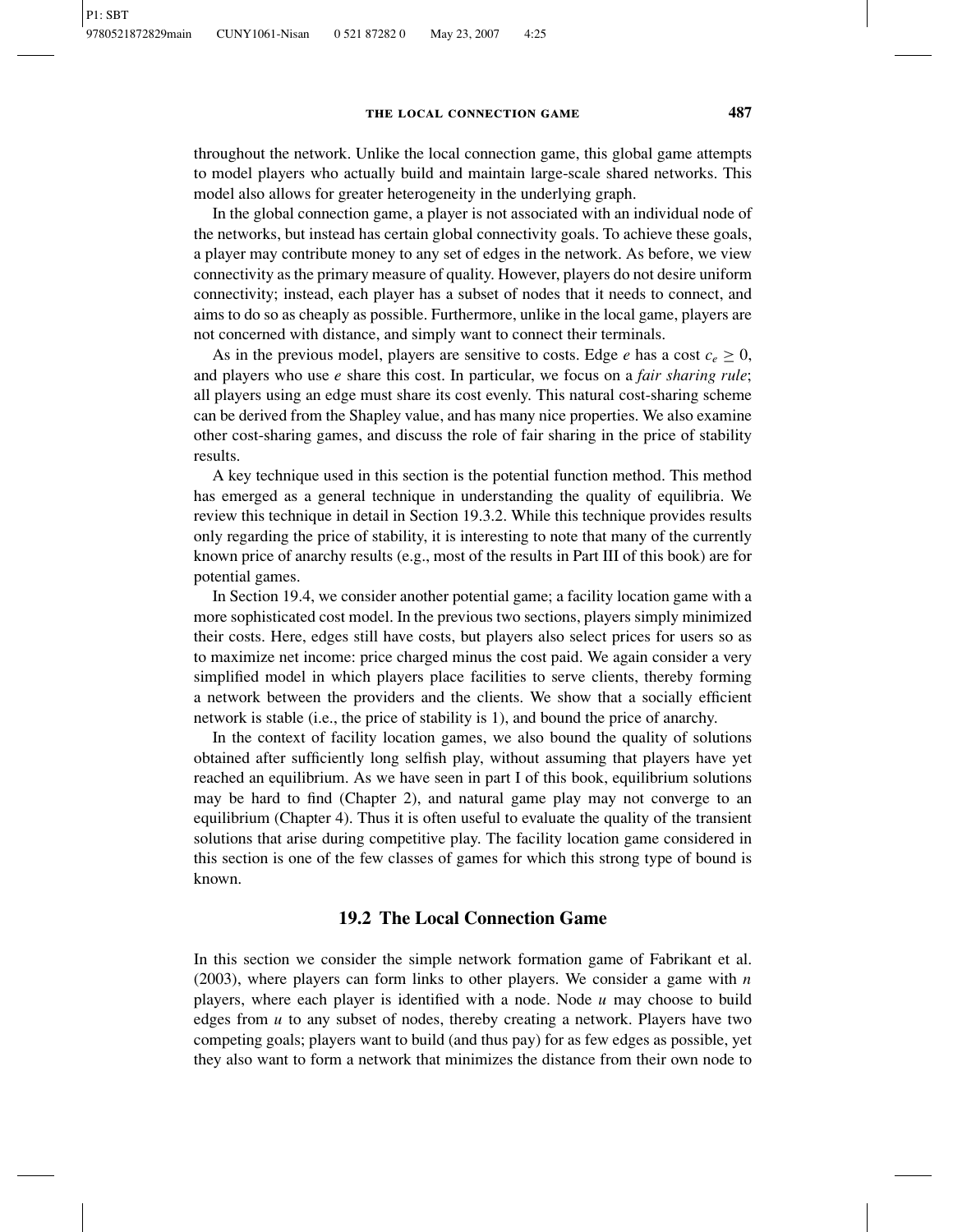all others. Our main focus in this section is to quantitatively understand the inefficiency that results from the selfish behavior of these network builders.

# **19.2.1 Model**

Players in the local connection game are identified with nodes in a graph *G* on which the network is to be built. A strategy for player  $u$  is a set of undirected edges that  $u$ will build, all of which have *u* as one endpoint. Given a strategy vector *S*, the set of edges in the union of all players' strategies forms a network *G*(*S*) on the player nodes. Let  $dist_S(u, v)$  be the shortest path (in terms of number of edges) between *u* and *v* in  $G(S)$ . We use  $dist(u, v)$  when *S* is clear from context. The cost of building an edge is specified by a single parameter,  $\alpha$ . Each player seeks to make the distances to all other nodes small, and to pay as little as possible. More precisely, player *u*'s objective is to minimize the sum of costs and distances  $\alpha n_u + \sum_{v} dist(u, v)$ , where  $n_u$  is the number of edges bought by player *u*.

Observe that since edges are undirected, when a node *u* buys an edge (*u, v*), that edge is also available for use from  $v$  to  $u$ , and in particular, is available for node  $v$ . Thus, at Nash equilibrium at most one of the nodes *u* and *v* pay for the connecting edge  $(u, v)$ . Also, since the distance  $dist(u, v)$  is infinite whenever *u* and *v* are not connected, at equilibrium we must have a connected graph. We say that a network  $G = (V, E)$  is *stable* for a value  $\alpha$  if there is a stable strategy vector *S* that forms *G*.

The social cost of a network *G* is  $SC(G) = \sum_{u \neq v} dist(u, v) + \alpha |E|$ , the sum of players' costs. Note that the distance  $dist(u, v)$  contributes to the overall quality twice (once for  $u$  and once for  $v$ ). We will be comparing solutions that are stable to those that are optimal under this measure.

#### **19.2.2 Characterization of Solutions and the Price of Stability**

We now characterize the structure of an optimal solution as a function of  $\alpha$ . A network is *optimal* or *efficient* if it minimizes the social cost *SC*(*G*).

**Lemma 19.1** *If*  $\alpha \geq 2$  *then any star is an optimal solution, and if*  $\alpha \leq 2$  *then the complete graph is an optimal solution.*

**proof** Consider an optimal solution *G* with *m* edges. We know  $m \ge n - 1$ ; otherwise, the graph would be disconnected, and thus have an infinite cost. All ordered pairs of nodes not directly connected by an edge must have a distance of at least 2 from each other, and there are  $n(n - 1) - 2m$  such pairs. Adding the remaining 2*m* pairs with distance 1 yields  $\alpha m + 2n(n-1) - 4m + 2m =$  $(\alpha - 2)m + 2n(n - 1)$  as a lower bound on the social cost of *G*. Both a star and the complete graph match this bound. Social cost is minimized by making *m* as small as possible when  $\alpha > 2$  (a star) and as large as possible when  $\alpha < 2$  (a complete graph).  $\square$ 

Both the star and the complete graph can also be obtained as a Nash equilibrium for certain values of  $\alpha$ , as shown in the following lemma.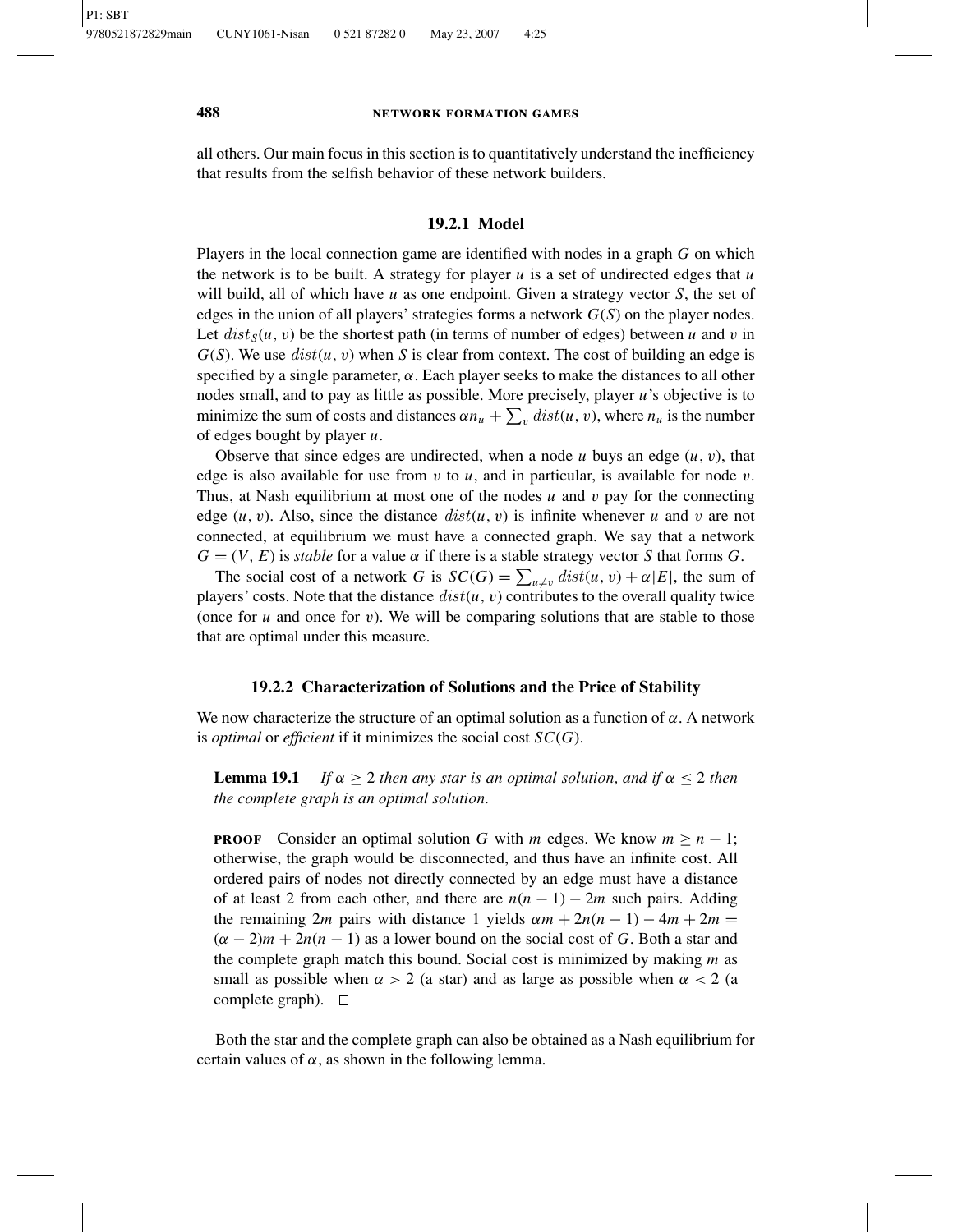# **the local connection game 489**

**Lemma 19.2** *If*  $\alpha \ge 1$  *then any star is a Nash equilibrium, and if*  $\alpha \le 1$  *then the complete graph is a Nash equilibrium.*

**PROOF** First suppose  $\alpha > 1$ , and consider a star. It turns out that any assignment of edges to incident players corresponds to a Nash equilibrium, but for this result, we need only demonstrate a single solution. In particular, consider the strategy in which player 1 (the center of the star) buys all edges to the other players, while the remaining *n* − 1 leaf players buy nothing. Player 1 has no incentive to deviate, as doing so disconnects the graph and thus incurs an infinite penalty. Any leaf player can deviate only by adding edges. For any leaf player, adding *k* edges saves *k* in distance but costs  $\alpha k$ , and thus is not a profitable deviation. Thus the star is a Nash equilibrium.

Now suppose  $\alpha \leq 1$ . Consider a complete graph, with each edge assigned to an incident player. A player who stops paying for a set of *k* edges saves *αk* in cost, but increases total distances by  $k$ , so this outcome is stable.  $\square$ 

There are other equilibria as well, some of which are less efficient (see Exercise 19.6). However, these particular Nash equilibria, in conjunction with the above optimal solutions, suffice to upper bound the price of stability.

**Theorem 19.3** *If*  $\alpha \geq 2$  *or*  $\alpha \leq 1$ *, the price of stability is 1. For*  $1 < \alpha < 2$ *, the price of stability is at most 4/3.*

**PROOF** The statements about  $\alpha \leq 1$  and  $\alpha \geq 2$  are immediate from Lemmas 19.1 and 19.2. When  $1 < \alpha < 2$ , the star is a Nash equilibrium, while the optimum structure is a complete graph. To establish the price of stability, we need to compute the ratio of costs of these two solutions. The worst case for this ratio occurs when *α* approaches 1, where it attains a value of

$$
\frac{2n(n-1)-2(n-1)}{2n(n-1)-n(n-1)/2} = \frac{4n^2-6n+2}{3n^2-3n} < \frac{4}{3}.
$$

 $\Box$ 

Exercise 19.3 shows that the complete graph is the unique equilibrium for  $\alpha < 1$ , so we also have that the price of anarchy is 1 in this range. We now address the price of anarchy for larger values of *α*.

## **19.2.3 The Price of Anarchy**

The first bound on the price of anarchy for this game was given by Fabrikant et al. (2003), and involves two steps: bounding the diameter of the resulting graph, and using the diameter to bound the cost. We begin with the second step.

**Lemma 19.4** *If a graph G at Nash equilibrium has diameter d, then its social cost is at most O*(*d*) *times the minimum possible cost.*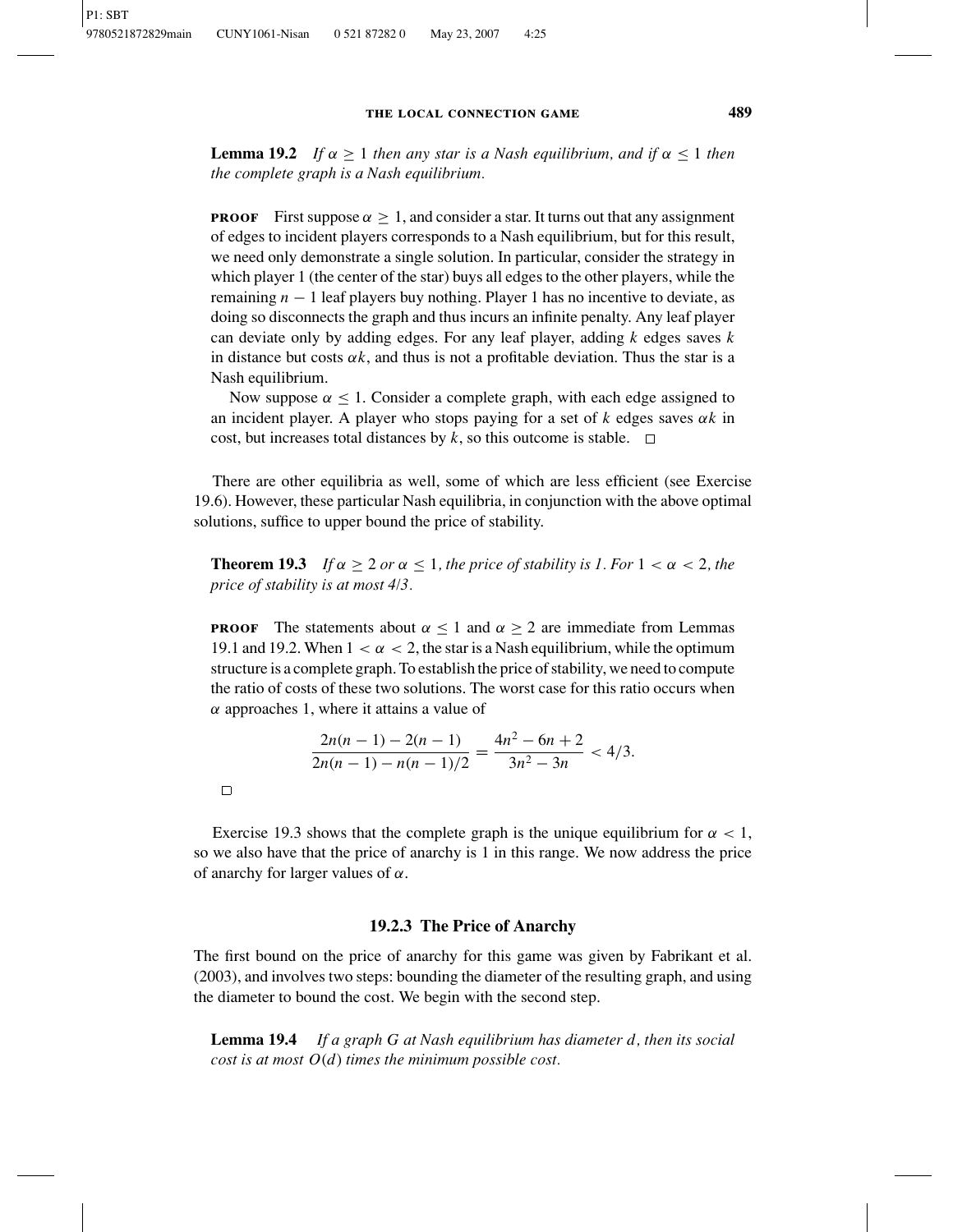**PROOF** The cost of the optimal solution is at least  $\Omega(\alpha n + n^2)$ , as we need to buy a connected graph, which costs at least  $(n - 1)\alpha$ , and there are  $\Omega(n^2)$  distances, each of which is at least 1. To bound the quality of the solution, consider the distance costs and edge costs separately. The distance cost is at most  $n^2d$ , and thus is at most *d* times the minimum possible.

We now examine edge costs. First we consider *cut edges*, those edges whose removal disconnects *G*. There are at most  $n - 1$  cut edges, so the total cost of all cut edges is at most  $\alpha(n - 1)$ , which in turn is at most the optimal solution cost. Now consider the set of all noncut edges paid for by a vertex *v*. We will argue that there are  $O(nd/\alpha)$  such edges, with cost  $O(dn)$  for node *v*, and thus the total cost of all noncut edges is  $O(dn^2)$ . This will establish that the cost of *G* is  $O(\alpha n + dn^2)$ , completing the proof.

Pick a node *u*, and for each edge  $e = (u, v)$  paid for by node *u*, let  $V_e$  be the set of nodes *w*, where the shortest path from *u* to *w* goes through edge *e*. We will argue that the distance between nodes *u* and *v* with edge *e* deleted is at most 2*d*. Thus deleting *e* increases the total distance from *u* to all other nodes by at most  $2d|V_e|$ . Since deleting the edge would save  $\alpha$  in edge costs and *G* is stable, we must have that  $\alpha \leq 2d|V_e|$ , and hence  $|V_e| \geq \alpha/2d$ . If there are at least  $\alpha/2d$ nodes in each *Ve*, then the number of such edges adjacent to a node *v* must be at most 2*dn/α*, as claimed.

We now bound the distance between nodes *u* and *v* with edge *e* deleted. Consider Figure 19.1, depicting a shortest path avoiding edge *e*. Let  $e' = (u', v')$ be the edge on this path entering the set  $V_e$ . The segment  $P_u$  of this path from *u* to node *u'* is the shortest path from *u* to *u'* as  $u' \notin V_e$ , and hence deleting *e* does not affect the shortest path. So  $P_u$  is at most *d* long. The segment  $P_v$  from  $v'$  to  $v$ is at most  $d - 1$  long, as  $P_v \cup e$  forms the shortest path between *u* and *v'*. Thus the total length is at most  $2d$ .  $\Box$ 

Using this lemma, we can bound the price of anarchy by  $O(\sqrt{\alpha})$ .

**Theorem 19.5** *The diameter of a Nash equilibrium is at most* 2 <sup>√</sup>*α, and hence the price of anarchy is at most*  $O(\sqrt{\alpha})$ *.* 

**PROOF** From Lemma 19.4, we need only prove that for any nodes *u* and *v*, *dist(u, v)*  $\lt 2\sqrt{\alpha}$ . Suppose for nodes *u* and *v*,  $dist(u, v) \ge 2k$ , for some *k*. The



**Figure 19.1.** Path  $P_u$ ,  $(u', v')P_v$  is the  $u-v$  shortest path after edge  $e = (u, v)$  is deleted.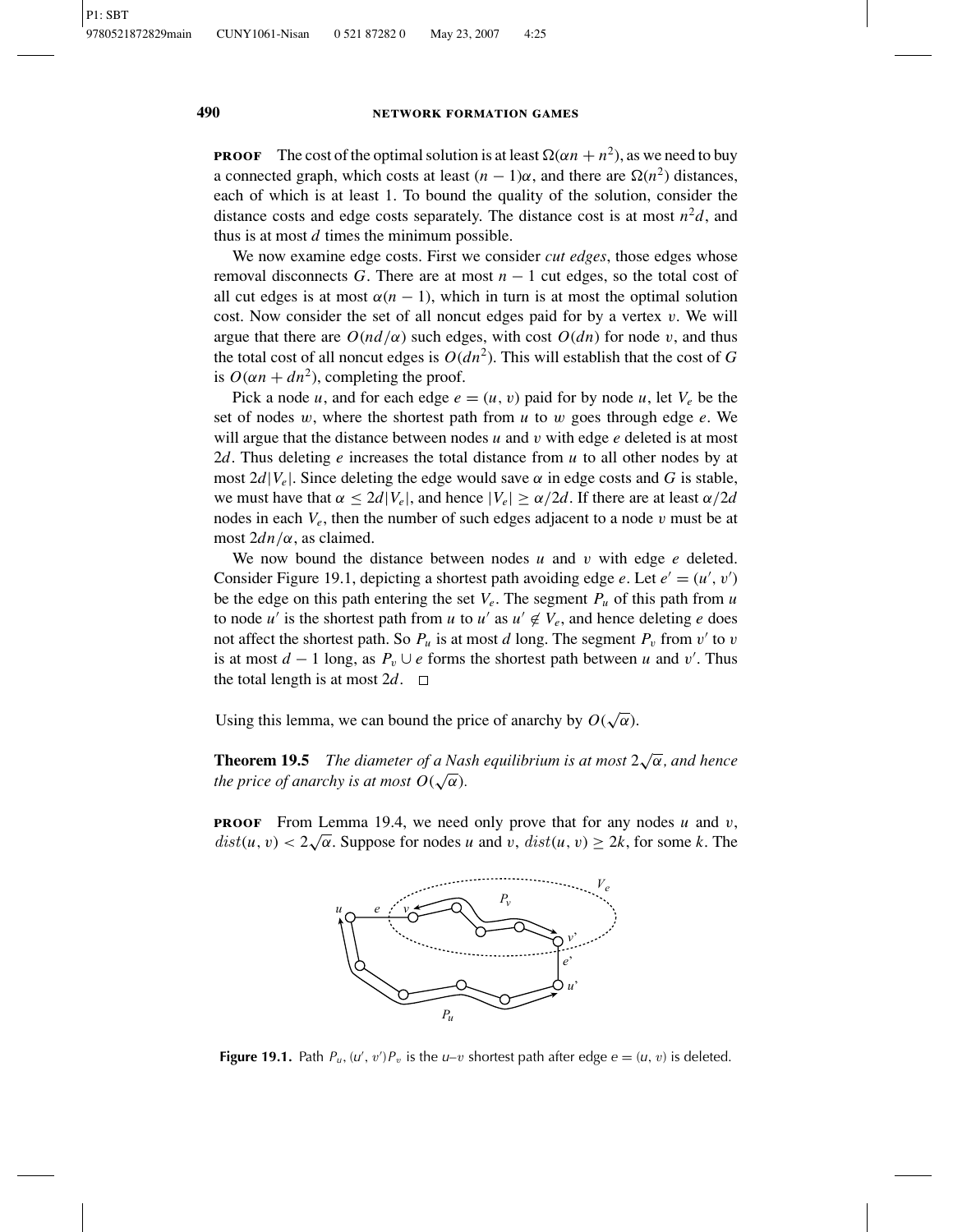# **the local connection game 491**



**Figure 19.2.** Nodes *u* and v that are at maximum distance *d* apart. *B* is the set of nodes at most  $d' = (d - 1)/4$  away from node *u*, and  $A_w$  is the set of nodes whose shortest path leaves *B* at w.

main observation is that by adding the edge  $(u, v)$ , the node  $u$  would pay  $\alpha$  and improve her distance to the nodes on the second half of the  $u - v$  shortest path by  $(2k - 1) + (2k - 3) + \cdots + 1 = k^2$ . So if  $dist(u, v) > 2\sqrt{\alpha}$ , node *u* would benefit from adding the edge  $(u, v)$ , a contradiction.  $\Box$ 

We now show an  $O(1)$  bound on the price of anarchy that was given by Lin  $(2003)$ (and independently also by Albers et al., 2006) for  $\alpha = O(\sqrt{n})$ .

**Theorem 19.6** *The price of anarchy is*  $O(1)$  *whenever*  $\alpha$  *is*  $O(\sqrt{n})$ *. More generally, price of anarchy is*  $O(1 + \alpha/\sqrt{n})$ .

**PROOF** We again use Lemma 19.4, so all we have to do is improve our bound on the diameter *d*. Consider nodes *u* and *v* with  $dist(u, v) = d$ . Let  $d' = |(d - v)|$ 1)/4 and let *B* be the set of nodes at most  $d'$  away from *u*, as shown on Figure 19.2. Consider how the distance  $d(v, w)$  changes for nodes  $w \in B$  by adding edge  $(v, u)$ . Before adding the edge  $dist(v, w) \ge d - d'$ . After adding  $(v, u)$ , the distance decreases to at most  $d' + 1$ . Thus *v* saves at least  $(d - 2d' - 1)$ in distance to all nodes in *B*, and hence would save at least  $(d - 2d' - 1)|B|$  ≥  $(d-1)|B|/2$  in total distance costs by buying edge  $(v, u)$ . If *G* is stable, we must  $have (d − 1)|B|/2 < α$ .

For a node  $w \in B$  let  $A_w$  contain all nodes *t* for which the  $u-t$  shortest path leaves the set *B* after the node *w*. Note that if  $A_w$  is nonempty, then *w* must be exactly at distance *d'* from *u*. Therefore, node *u* would save  $|A_w|(d'-1)$ in distance cost by buying edge  $(u, w)$ . If the network is at equilibrium, then we must have that  $|A_w|(d'-1) < \alpha$ . There must be a node  $w \in B$  that has  $|A_w| \geq (n - |B|)/|B|$ . Combining these, we get that

$$
(d'-1)(n-|B|)/|B| \leq \alpha.
$$

This implies that  $|B|(1 + \alpha/(d' - 1)) \ge n$ , and since  $\alpha > d > d'$ ,

$$
|B| \ge n(d'-1)/2\alpha.
$$

Combining this with the previous bound of  $\alpha \ge (d-1)|B|/2$  yields

$$
\alpha \ge (d-1)|B|/2 \ge (d-1)n(d'-1)/4\alpha \ge n(d'-1)^2/\alpha.
$$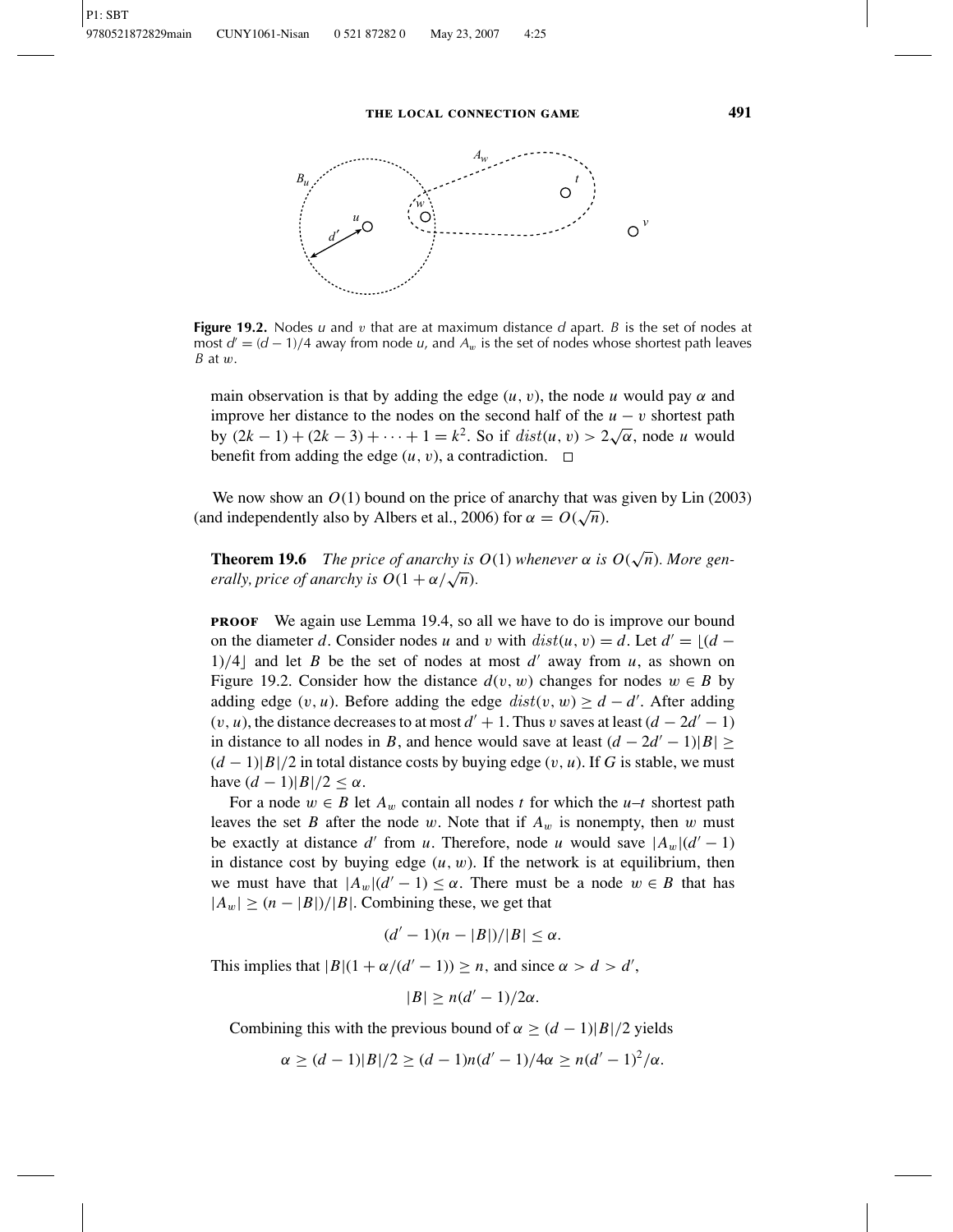Thus  $\alpha^2 \ge n(d'-1)^2$  and hence  $d \le 4(d'+1)+1 \le 4\alpha/\sqrt{n}+9$ , which implies the claimed bound by Lemma 19.4.  $\Box$ 

# **19.3 Potential Games and a Global Connection Game**

In this section we introduce a broad class of games known as *potential games*. This class encompasses a number of natural and well-studied network-based games. As we will see, potential games possess many nice properties; pure equilibria always exist, best response dynamics are guaranteed to converge, and the price of stability can be bounded using a technique called the *potential function method*. Our motivating example for this class of games is a network formation game called the *global connection game*, which was discussed in Chapter 17. We begin by defining this game, and present some theorems about pure equilibria and the price of stability. We then introduce potential games, and provide generalized results for this broader framework.

The network formation game discussed in Section 19.2 is local in the sense that a player can build links to other nodes, but has no direct means for affecting distant network structure. Such might be the case with social networks or peering relationships in a digital network. The global connection game, in contrast, models players who make global structural decisions; players may build edges throughout the network, and thus consider relatively complex strategies. This game might be more appropriate for modeling the actual construction and maintenance of large-scale physical networks.

Beyond the varying scope of players' strategies, there are two additional features that differentiate these network formation games. First, in exchange for the global connection game's broader strategy space, we consider a relatively simplified player objective function. In particular, we assume that players are unconcerned with their distance to other nodes in the network, and instead want only to build a network that connects their terminals as cheaply as possible. The second notable distinction is that the global connection game supports cooperation, in that multiple players may share the cost of building mutually beneficial links. In the local connection game, an edge might benefit multiple players, and yet the edge's cost is always covered fully by one of the two incident players. We now give a formal description of the global connection game.

# **19.3.1 A Global Connection Game**

We are given a directed graph  $G = (V, E)$  with nonnegative edge costs  $c_e$  for all edges  $e \in E$ . There are *k* players, and each player *i* has a specified source node  $s_i$  and sink node *ti* (the same node may be a source or a sink for multiple players). Player *i*'s goal is to build a network in which  $t_i$  is reachable from  $s_i$ , while paying as little as possible to do so. A strategy for player *i* is a path  $P_i$  from  $s_i$  to  $t_i$  in G. By choosing  $P_i$ , player  $i$  is committing to help build all edges along  $P_i$  in the final network. Given a strategy for each player, we define the constructed network to be  $\cup_i P_i$ .

It remains to allocate the cost of each edge in this network to the players using it, as this will allow players to evaluate the utility of each strategy. In principle, there are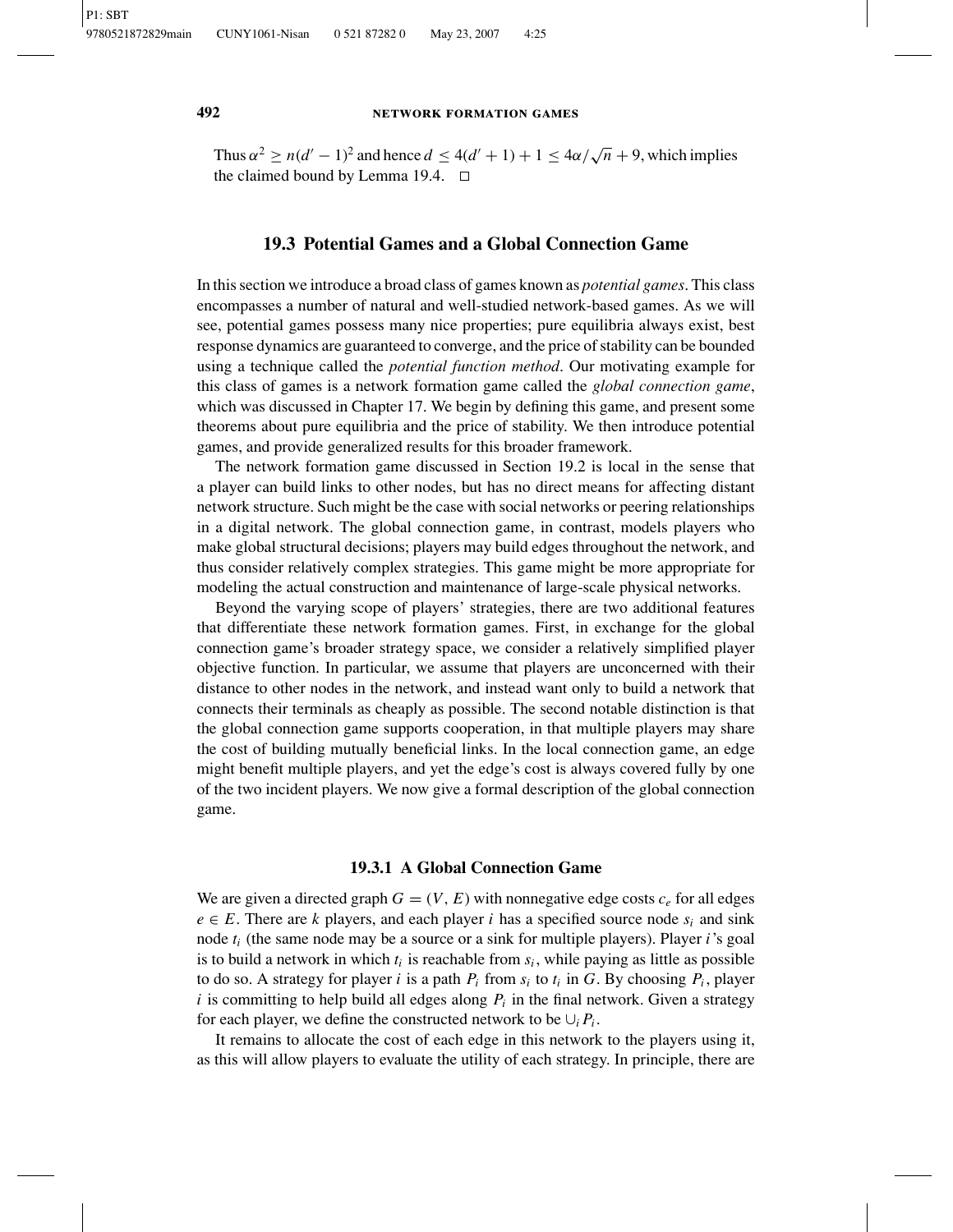# **potential games and a global connection game 493**

a vast number of possible cost-sharing mechanisms, each of which induces a distinct network formation game. We will briefly touch on this large space of games at the end of the section, but for now, our primary focus will be on a single cost-sharing mechanism with a number of nice properties, that is both simple and easy to motivate.

In particular, we consider the mechanism that splits the cost of an edge evenly among all players whose path contains it. More concretely, if  $k_e$  denotes the number of players whose path contains edge  $e$ , then  $e$  assigns a cost share of  $c_e/k_e$  to each player using *e*. Thus the total cost incurred by player *i* under a strategy vector *S* is given by

$$
costi(S) = \sum_{e \in P_i} c_e / k_e.
$$

Note that the total cost assigned to all players is exactly the cost of the constructed network. This equal-division mechanism was suggested by Herzog et al. (1997), and has a number of basic economic motivations. Moulin and Shenker prove that this mechanism can be derived from the Shapley (2001) value, and it can be shown to be the unique cost-sharing scheme satisfying a number of natural sets of axioms (see Feigenbaum et al., 2001; Moulin and Shenker, 2001). We refer to it as the *fair* or *Shapley cost-sharing mechanism*. The social objective for this game is simply the cost of the constructed network.

One may view this game as a competitive version of the generalized Steiner tree problem; given a graph and pairs of terminals, find the cheapest possible network connecting all terminal pairs. Indeed, an optimal generalized Steiner tree is precisely the outcome against which we will compare stable solutions in evaluating the efficiency of equilibria. This connection highlights an important difference between this game and routing games; in routing games such as those discussed in Chapter 18, players are sensitive to congestion effects, and thus seek sparsely used paths. But in the global connection game, as with the Steiner forest problem, the objective is simply to minimize costs, and thus sharing edges is in fact encouraged.

The two examples in Chapter 17 provide a few useful observations about this game. Example 17.2 (see Figure 19.3(a)) shows that even on very simple networks, this game has multiple equilibria, and that these equilibria may differ dramatically in quality. There are two equilibria with costs *k* and 1 respectively. Since the latter is also optimal



**Figure 19.3.** An instance of the global connection game with price of anarchy *k* (a) and an instance with price of stability  $\mathcal{H}_k$  (b).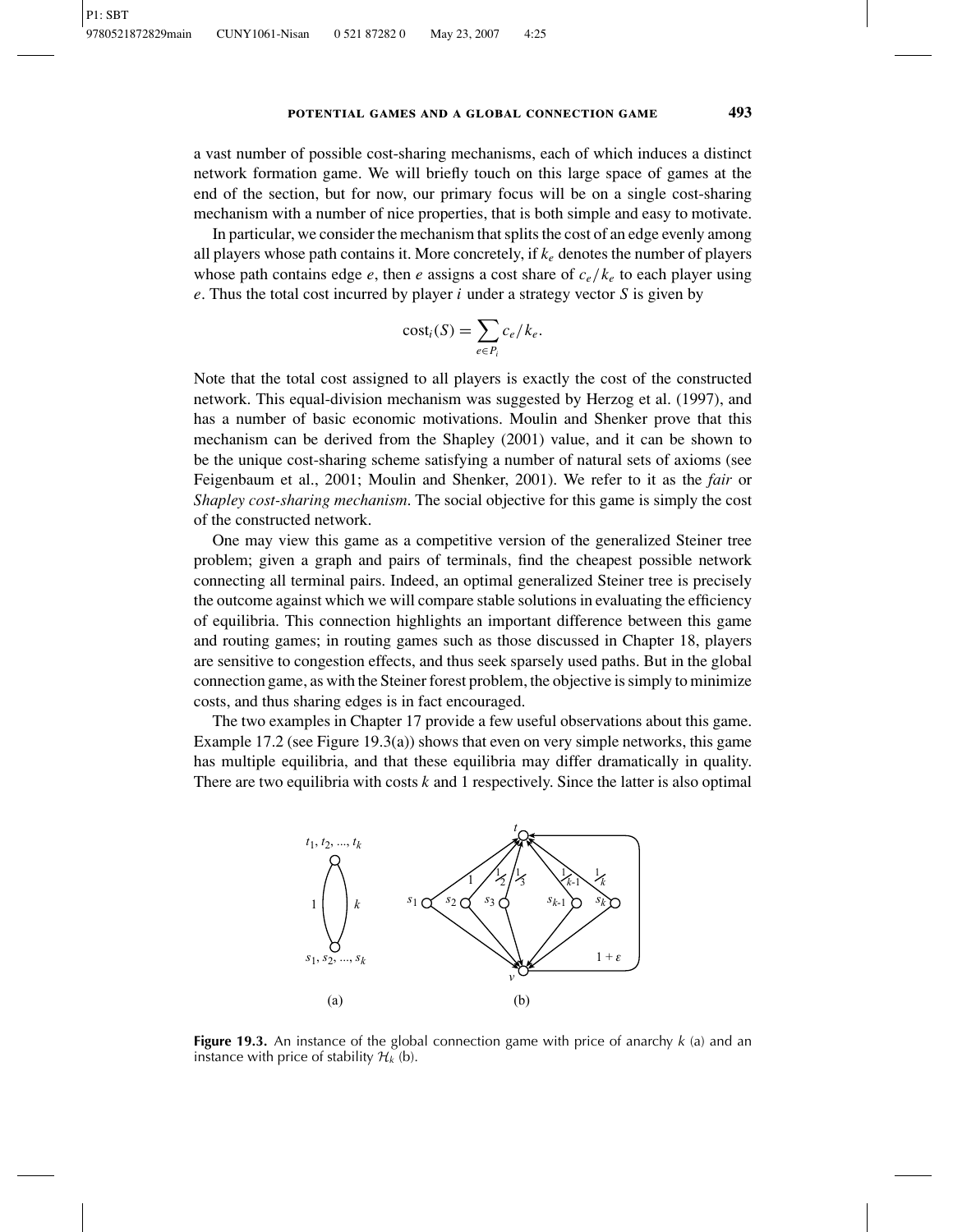solution, the price of anarchy is *k*, while the price of stability is 1. It is not hard to show that the price of anarchy can never exceed *k* on any network (see Exercise 9), and thus this simple example captures the worst-case price of anarchy. Our primary goal will be to bound the price of stability in general.

Example 17.3 (see Figure 19.3(b)) shows that the price of stability can indeed exceed 1; this network has a unique Nash equilibrium with cost  $\mathcal{H}_k$ , the *k*th harmonic number, while the optimal solution has a cost of  $1 + \epsilon$ . Thus, the price of stability on this network is roughly  $\mathcal{H}_k$ . Our aim is to prove that pure equilibria always exist and provide an upper bound the price of stability. Both of these results make use of a *potential function*, which we will formally introduce in Section 19.3.2

Consider an instance of the global connection game, and a strategy vector  $S =$  $(P_1, P_2, \ldots, P_k)$  containing an  $s_i - t_i$  path for each player *i*. For each edge *e*, define a function  $\Psi_e(S)$  mapping strategy vectors to real values as

$$
\Psi_e(S) = c_e \cdot \mathcal{H}_{k_e},
$$

where  $k_e$  is the number of players using edge *e* in *S*, and  $\mathcal{H}_k = \sum_{j=1}^k 1/j$  is the *k*th harmonic number. Let  $\Psi(S) = \sum_{e} \Psi_e(S)$ . While this function does not obviously capture any important feature of our game, it has the following nice property.

**Lemma 19.7** *Let*  $S = (P_1, P_2, \ldots, P_k)$ *, let*  $P'_i \neq P_i$  *be an alternate path for some player i*, and define a new strategy vector  $S' = (S_{-i}, P'_i)$ . Then

$$
\Psi(S) - \Psi(S') = u_i(S') - u_i(S).
$$

**proof** This lemma states that when a player *i* changes strategies, the corresponding change in  $\Psi(\cdot)$  exactly mirrors the change in *i*'s utility. Let  $k_e$  be the number of players using *e* under *S*. For any edge *e* that appears in both or neither of  $P_i$  and  $P'_i$ , the cost paid by *i* toward *e* is the same under *S* and *S'*. Likewise,  $\Psi_e(\cdot)$  has the same value under *S* and *S'*. For an edge *e* in  $P_i$  but not in  $P'_i$ , by moving from *S* to *S'*, *i* saves (and thus increases her utility by)  $c_e/k_e$ , which is precisely the decrease in  $\Psi_e(\cdot)$ . Similarly, for an edge *e* in  $P_i'$  but not in  $P_i$ , player *i* incurs a cost of  $c_e/(k_e + 1)$  in switching from *S* to *S'*, which matches the increase in  $\Psi_e(\cdot)$ . Since  $\Psi(\cdot)$  is simply the sum of  $\Psi_e(\cdot)$  over all edges, the collective change in player *i*'s utility is exactly the negation of the change in  $\Psi(\cdot)$ .  $\Box$ 

We also note that  $\Psi(S)$  is closely related to  $cost(S)$ , the cost of the network generated by *S*. More precisely, consider any edge *e* used by *S*. The function  $\Psi_e(S)$  is at least  $c_e$ (any used edge is selected by at least 1 player), and no more than  $\mathcal{H}_{k}c_{e}$  (there are only *k* players). Thus we have

**Lemma 19.8** cost(*S*)  $\leq \Psi(S) \leq H_k \text{cost}(S)$ *.* 

These two lemmas are used to prove the following two theorems, which will follow from Theorems 19.11, 19.12, and 19.13.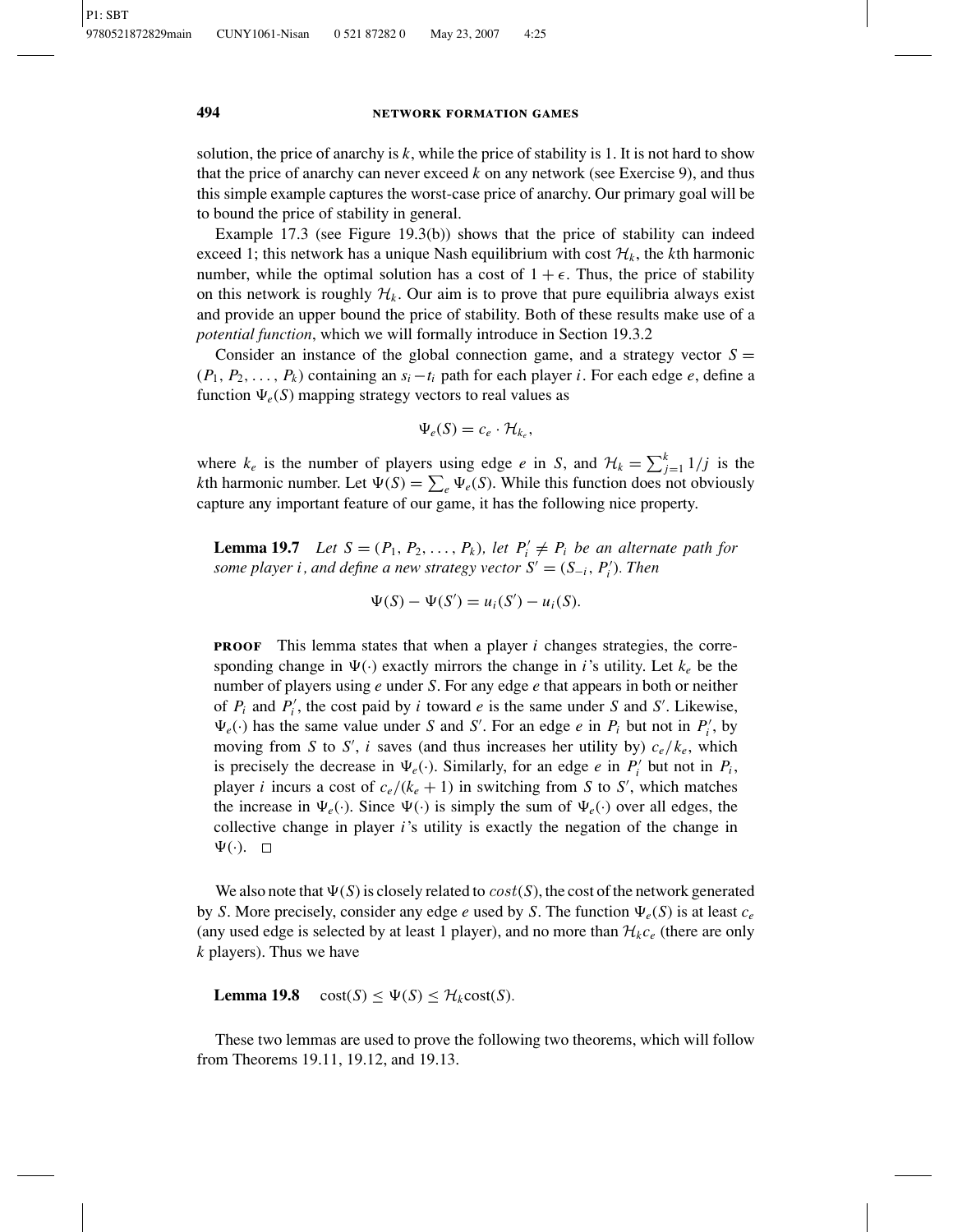# **potential games and a global connection game 495**

**Theorem 19.9** *Any instance of the global connection game has a pure Nash equilibrium, and best response dynamics always converges.*

**Theorem 19.10** *The price of stability in the global connection game with k players is at most*  $\mathcal{H}_k$ *, the kth harmonic number.* 

Since the proofs of these two results actually apply to a much broader class of games (i.e., potential games), we now introduce these games and prove the corresponding results in this more general context.

#### **19.3.2 Potential Games and Congestion Games**

For any finite game, an *exact potential function*  $\Phi$  is a function that maps every strategy vector *S* to some real value and satisfies the following condition: If  $S =$  $(S_1, S_2, \ldots, S_k)$ ,  $S'_i \neq S_i$  is an alternate strategy for some player *i*, and  $S' = (S_{-i}, S'_i)$ , then  $\Phi(S) - \Phi(S') = u_i(S') - u_i(S)$ . In other words, if the current game state is *S*, and player *i* switches from strategy  $S_i$  to strategy  $S'_i$ , then the resulting savings *i* incurs exactly matches the decrease in the value of the potential function. Thus Lemma 19.7 simply states that  $\Psi$  is an exact potential function for the global connection game.

It is not hard to see that a game has at most one potential function, modulo addition by a constant. A game that does possess an exact potential function is called an *exact potential game*. For the remainder of this chapter, we will drop the word "exact" from these terms (see Exercise 19.13 for an inexact notion of a potential function). A surprising number of interesting games turn out to be potential games, and this structure has a number of strong implications for the existence of and convergence to equilibria.

**Theorem 19.11** *Every potential game has at least one pure Nash equilibrium, namely the strategy S that minimizes*  $\Phi(S)$ *.* 

**PROOF** Let  $\Phi$  be a potential function for this game, and let *S* be a pure strategy vector minimizing  $\Phi(S)$ . Consider any move by a player *i* that results in a new strategy vector *S'*. By assumption,  $\Phi(S') \ge \Phi(S)$ , and by the definition of a potential function,  $u_i(S') - u_i(S) = \Phi(S) - \Phi(S')$ . Thus *i*'s utility can not increase from this move, and hence *S* is stable.  $\square$ 

Going one step further, note that any state  $S$  with the property that  $\Phi$  cannot be decreased by altering any one strategy in *S* is a Nash equilibrium by the same argument. Furthermore, best response dynamics simulate local search on  $\Phi$ ; improving moves for players decrease the value of the potential function. Together, these observations imply the following result.

**Theorem 19.12** *In any finite potential game, best response dynamics always converge to a Nash equilibrium.*

Note that these two results imply Theorem 19.9.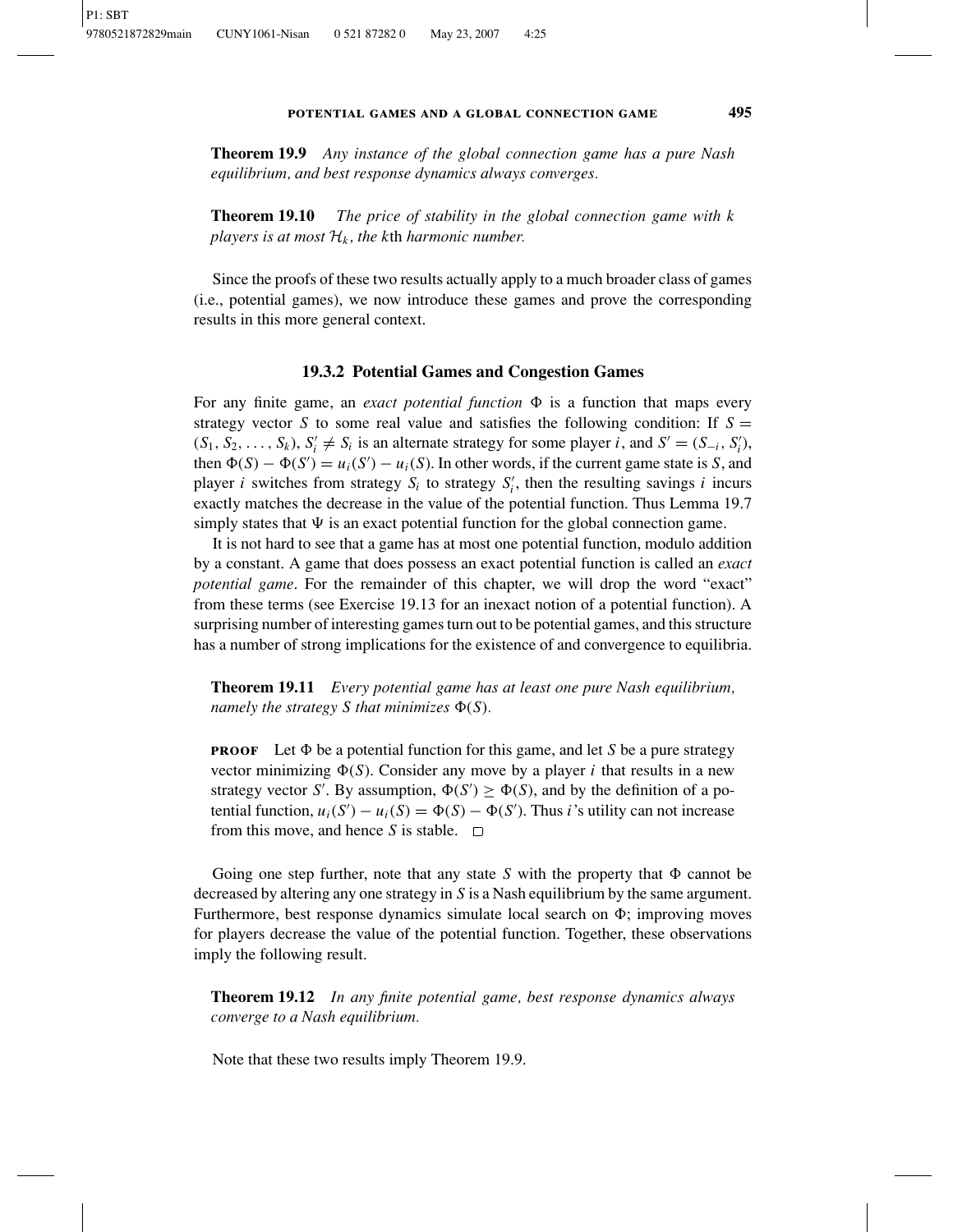A less abstract characterization of potential games can be found in a class of games called *congestion games* (Rosenthal, 1973). A congestion game has *k* players and *n* resources. Player *i* has a set  $S_i$  of allowable strategies, each of which specifies a subset of resources. Each resource *j* has a load-dependent cost function  $c_j(x)$ , indicating the cost incurred by any player *i* whose chosen strategy includes resource *j* if there are *x* such players in total. The total cost charged to player *i* who chooses a strategy  $S_i$  is simply the sum of the costs incurred from each resource in  $S_i$ . Thus if the total load on link *j* is  $x_j$ , then *i* pays  $\sum_{j \in S_i} c_j(x_j)$ . The Global Connection game is clearly a congestion game; edges are resources,  $s_i - t_i$  paths are allowable strategies for player *i*, and the cost functions are  $c_e(x) = c_e/x$ .

Rosenthal (1973) proved that any congestion game is a potential game (see Exercise 19.15). Monderer and Shapley (1996) proved the converse; for any potential game, there is a congestion game with the same potential function.

We now present a generic upper bound on the price of stability for an arbitrary potential game.

#### **19.3.3 The Potential Function Method and the Price of Stability**

Suppose that we have a potential game *G* with a potential function  $\Phi(S)$  and social cost function  $c(S)$ . If  $\Phi(S)$  and  $c(S)$  are similar, then the price of stability must be small. We make this precise in the following theorem.

**Theorem 19.13** *Suppose that we have a potential game with potential function , and assume further that for any outcome S, we have*

$$
\frac{\mathrm{cost}(S)}{A} \le \Phi(S) \le B \cdot \mathrm{cost}(S)
$$

*for some constants*  $A, B > 0$ *. Then the price of stability is at most*  $AB$ *.* 

**PROOF** Let  $S^N$  be a strategy vector that minimizes  $\Phi(S)$ . From Theorem 19.11,  $S<sup>N</sup>$  is a Nash equilibrium. It suffices to show that the actual cost of this solution is not much larger than that of a solution *S*<sup>∗</sup> of minimal cost. By assumption, we have that  $\frac{\cos(tS^N)}{A} \leq \Phi(S^N)$ . By the definition of  $S^N$ , we have that  $\Phi(S^N) \leq$  $\Phi(S^*)$ . Finally, the second inequality of our assumption implies that  $\Phi(S^*) \leq B$ . cost(*S*<sup>\*</sup>). Stringing these inequalities together yields  $cost(S^N) \leq AB \cdot cost(S^*)$ , as desired.  $\square$ 

Note that this result, taken together with Lemma 19.8, directly implies Theorem 19.10. This technique for bounding the price of stability using a potential function is known as the *potential function method*.

In general, outcomes that minimize the potential function may not be the best Nash equilibrium, and thus this bound is not always tight (see Exercise 15.14). However, in the case of the global connection game, we have seen that the price of stability is at least  $\mathcal{H}_k$ . Thus, for this class of games, the bound given by the potential function method is the best possible.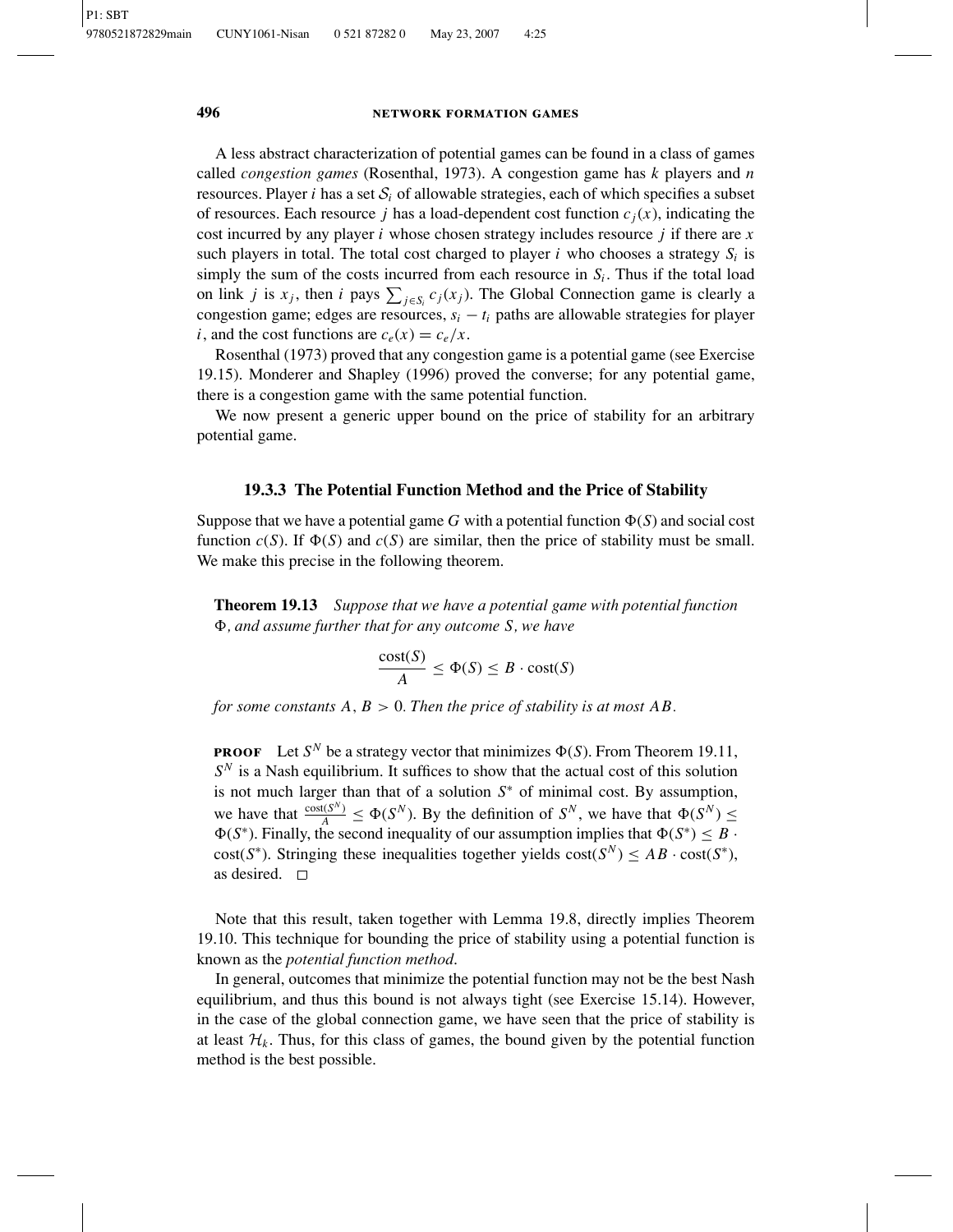# **potential games and a global connection game 497**

Notice that we have essentially already seen the potential function method used in the nonatomic selfish routing game of Chapter 18. For this routing game, all equilibria have the same social value, and hence the price of anarchy and the price of stability are the same. Because of this, Theorem 17.16 is phrased as a statement about the price of anarchy, but we can still view this result as an application the potential function method. In the last section of this chapter, we will see yet another application of this technique for a potential game that models competitive facility location.

We have seen that potential games have pure equilibria, and that the price of stability can be bounded via the potential function method. We now consider the complexity of finding these equilibria in general potential games.

#### **19.3.4 Finding Nash Equilibria in Potential Games**

Theorem 19.12 provides an algorithmic means of reaching pure equilibria in potential games. Unfortunately, this theorem makes no claim regarding the rate of this convergence. In some games, best response dynamics always converges quickly, but in many games it does not. In some games, the potential function  $\Phi$  can be minimized in polynomial time, but in others the minimization problem is NP-hard. To get a better handle on the complexity of finding pure equilibria in potential games, we consider the closely related problem of finding local optima in optimization problems.

The class of *Polynomial Local Search* problems (PLS) was defined by Johnson et al. (1988) as an abstract class of local optimization problems. First, let us define a general *optimization problem* (say a minimization problem) as follows. We have a set of instances *I*, and for each instance  $x \in I$  a set of feasible solutions  $F(x)$  and a cost function  $c_x(s)$  defined on all  $s \in F(x)$ . We also have an oracle (or a polynomial-time algorithm) that takes an instance *x* and a candidate solution *s*, and checks whether *s* is a feasible solution ( $s \in F(x)$ ). If it is, the oracle computes the cost of that solution,  $c_x(s)$ . The optimization problem is to find a solution  $s \in F(x)$  with minimum cost  $c_x(s)$ for a given instance  $x \in I$ .

To define a *local optimization problem*, we must also specify a neighborhood  $N_x(s) \subset F(x)$  for each instance  $x \in I$  and each solution  $s \in F(x)$ . A solution  $s \in F(x)$ is *locally optimal* if  $c_x(s) \leq c_x(s')$  for all  $s' \in N_x(s)$ . The local optimization problem is to find a local optimum  $s \in F(x)$  for a given instance  $x \in I$ . A *local optimization problem is in PLS* if we have an oracle that, for any instance  $x \in I$  and solution  $s \in F(x)$ , decides whether *s* is locally optimal, and if not, returns  $s' \in N_x(s)$  with  $c_x(s') < c_x(s)$ .

Fabrikant et al. (2004) show that finding a Nash equilibrium in potential games is PLS-complete, assuming that the best response of each player can be found in polynomial time. To see that the problem belongs to PLS, we will say that the neighbors  $N<sub>x</sub>(s)$  of a strategy vector *s* are all the strategy vectors *s'* that can be obtained from *s* by a single player changing his or her strategy. By definition, a potential function  $\Phi$  is locally optimal for cost function  $c_x(s) = \Phi(s)$  if and only if it is a pure Nash equilibrium, so finding a pure Nash equilibrium is in PLS.

A problem is PLS-complete if it is in PLS and there is a polynomial time reduction from all other problems in PLS such that local optima of the target problem correspond to local optima of the original one. Since the introduction of this class in Johnson et al. (1988), many local search problems have been shown to be PLS-complete, including the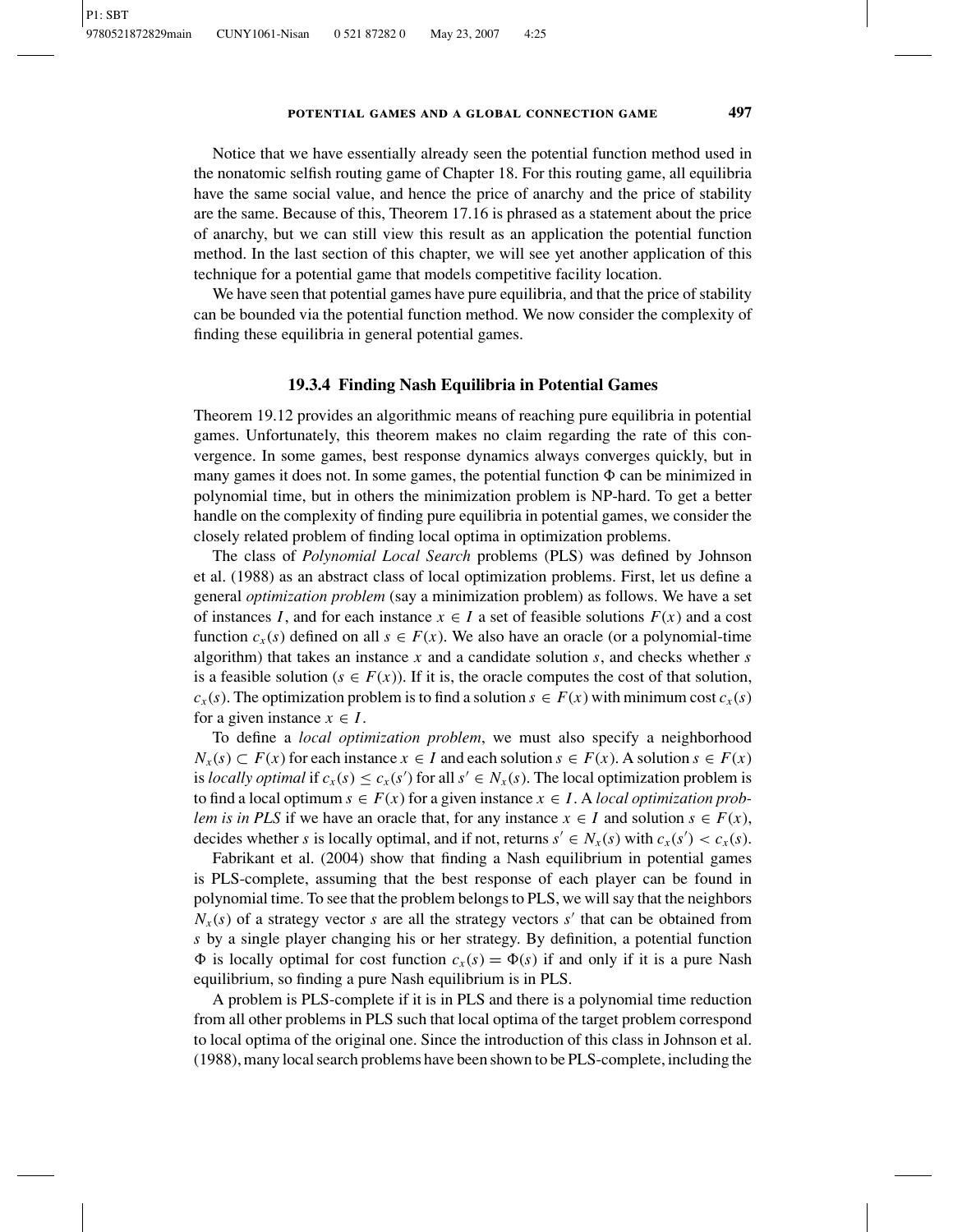weighted versions of satisfiability (Krentel, 1989). The *weighted satisfiability problem* is defined by a formula in conjunctive normal form  $C_1 \wedge \ldots \wedge C_n$ , with a nonnegative weight  $w_j$  for each clause  $C_j$ . Solutions *s* are truth assignments of variables, and the associated cost  $c(s)$  is the sum of the weights of the unsatisfied clauses. The neighbors of a truth assignment *s* are the assignments obtained by flipping a single variable in *s*.

Here we show via a reduction from this weighted satisfiability problem that finding a pure Nash equilibrium in potential games is PLS complete.

**Theorem 19.14** *Finding a pure Nash equilibrium in potential games, where best response can be computed in polynomial time, is PLS complete.*

**PROOF** We have argued that finding a pure Nash equilibrium in such games is in PLS. To see that the problem is PLS complete, we use a reduction from the weighted satisfiability problem. Consider a weighted satisfiability instance with *k* variables  $x_1, \ldots, x_k$ , and *n* clauses  $C_1, \ldots, C_n$  with weight  $w_j$  for clause  $C_j$ . Our congestion game will have one player for each variable, and one resource for each clause. Player  $i$ , associated with variable  $x_i$ , has two possible strategies: it can either select the set of resources  $S_i$  consisting of all clauses that contain the term  $x_i$ , or  $\bar{S}_i$ , which includes all clauses containing the term  $\bar{x}_i$ . Selecting  $S_i$ corresponds to setting  $x_i$  to *false*, while selecting  $\overline{S}_i$  corresponds to setting  $x_i$  to *true*.

The main observation is that a clause  $C_i$  with  $k_j$  literals is false if and only if the corresponding element has congestion  $k_j$ . Let  $C_j$  be a clause with  $k_j$  literals and weight  $w_j$ . We define the congestion cost of the element *j* corresponding to the clause  $C_j$  as  $c_j(\xi) = 0$  if  $\xi < k_j$  and  $c_j(k_j) = w_j$ . For the strategy vector corresponding to the truth assignment *s*, the potential function has value  $\Phi(s)$  =  $\sum_j c_j(\xi_j)$ , where  $\xi_j$  is the number of false literals in  $C_j$ . The weight of assignment *s* is exactly  $\Phi(s)$ , and thus the equilibria of this game are precisely the local optima of the satisfiability problem.  $\square$ 

# **19.3.5 Variations on Sharing in the Global Connection Game**

We now return to our motivating example, the global connection game. By definition, this game requires that the cost of any built edge be shared equally among all players using that edge. This sharing rule is natural, arguably fair, and as we have seen, implies a number of nice properties. But is this really the best possible sharing rule? Could perhaps another sharing rule induce even better outcomes? We can view this question as a problem of mechanism design, although here we use the term more broadly than in Chapter 9; instead of seeking to elicit "truthful" behavior, we simply want to guarantee that stable outcomes exist and are reasonably efficient.

If we want to design games to induce better outcomes, we must first decide to what extent we will allow ourselves, as mechanism designers, to alter the game. After all, suppose that we define a game in which players receive a large penalty for taking any path that does not conform with a particular optimal solution. Such a game has pure equilibria, and the price of anarchy is trivially 1. But intuitively, this is not a satisfying solution; this game is too restrictive and fails to capture the decentralized spirit of our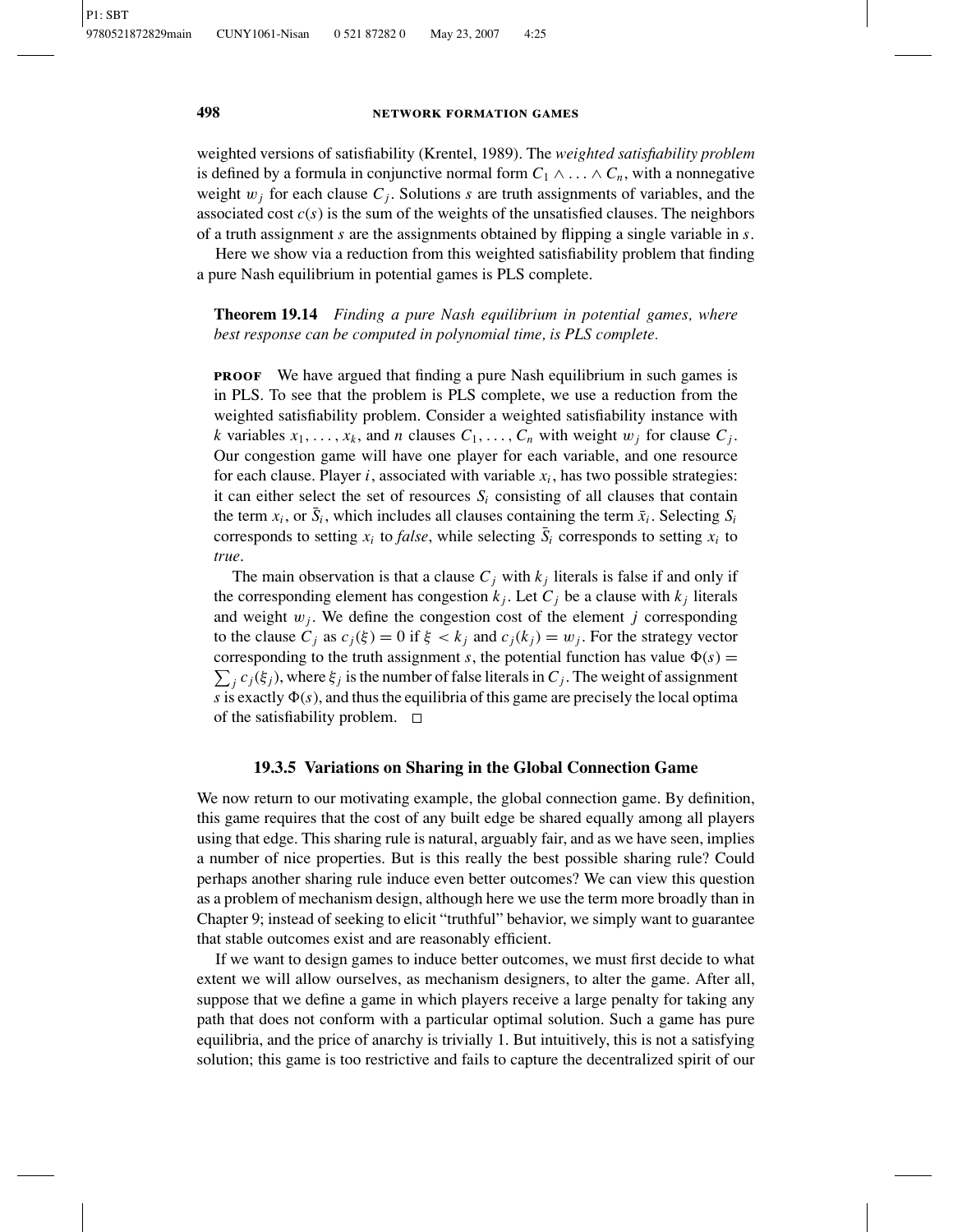# **potential games and a global connection game 499**

earlier network formation games. Therefore, our first hurdle is to specify the class of "reasonable" games that are open for consideration.

To this end, Chen et al. (2006) introduce the class of *cost-sharing games*. This class includes the global connection game, as well as similar games with other cost-sharing rules. A cost-sharing game is played on a graph with edge costs and terminals *si, ti* for each player *i*. A strategy for player *i* is an  $s_i - t_i$  path. Given a strategy vector *S*, cost shares are assigned to players on an edge-by-edge basis as specified by a *cost-sharing method*  $\xi_e$  for each edge *e*. In particular, if  $S_e$  is the set of players whose path includes *e* under *S*, then  $\xi_e$ (*i*,  $S_e$ )  $\geq$  0 is cost share assigned to *i* for *e*. The total cost incurred by player  $i$  is the sum of  $i$ 's cost shares. We require that any cost-sharing method satisfy two basic properties:

- Fairness: For all *i*, *e* we have  $\xi_e(i, S_e) = 0$  if  $i \notin S_e$ .
- Budget-balance: For all *e* we have  $\sum_i \xi_e(i, S_e) = c_e$ .

A *cost-sharing scheme* specifies a cost-sharing method per edge given a network, a set of players, and a strategy vector. This definition allows cost-sharing schemes to make use of global information, and thus we also consider the special case of *oblivious* cost-sharing schemes, in which cost-sharing methods depend only on *ce* and *Se*. Note that the Shapley network formation game is an oblivious cost-sharing game, with the cost-sharing method  $\xi_e(i, S_e) = c_e/|S_e|$  for  $i \in S_e$ .

We now return to our question regarding the relative efficiency of the Shapley scheme. In particular, we will show that nonoblivious cost-sharing schemes can provide far better guarantees than the Shapley scheme.

**Theorem 19.15** *For any undirected network in which all players seek to reach a common sink, there is a nonoblivious cost-sharing scheme for which the price of anarchy is at most 2.*

**PROOF** We define a nonoblivious cost-sharing scheme for which players at equilibrium may be viewed as having simulated Prim's MST heuristic for approximating a min cost Steiner tree. Since this heuristic is 2-approximation algorithm, such a scheme suffices. More concretely, if *t* is the common sink, we order players as follows. Let player 1 be a player whose source  $s_1$  is closest to *t*, let player 2 be a player whose source  $s_2$  is closest to  $\{t, s_1\}$ , and so on. Define a cost-sharing method that assigns the full cost of *e* to the player in *Se* with the smallest index. Since player 1 pays fully for her path regardless of the other players' choices, at equilibrium player 1 must choose a shortest path from  $s_1$  to  $t$ , and inductively, the remaining players effectively simulate Prim's algorithm as well.  $\Box$ 

On the other hand, if we restrict our attention to oblivious schemes, Chen, Roughgarden, and Valiant prove that for general networks, we cannot do better than the Shapley cost-sharing scheme in the worst case. More precisely, they argue that any oblivious cost-sharing scheme either fails to guarantee the existence of pure equilibria or has a price of stability that is at least  $\mathcal{H}_k$  for some game. Thus we have an answer to our original question; while there may be nonoblivious schemes that perform better than Shapley cost-sharing, no oblivious scheme offers a smaller price of stability in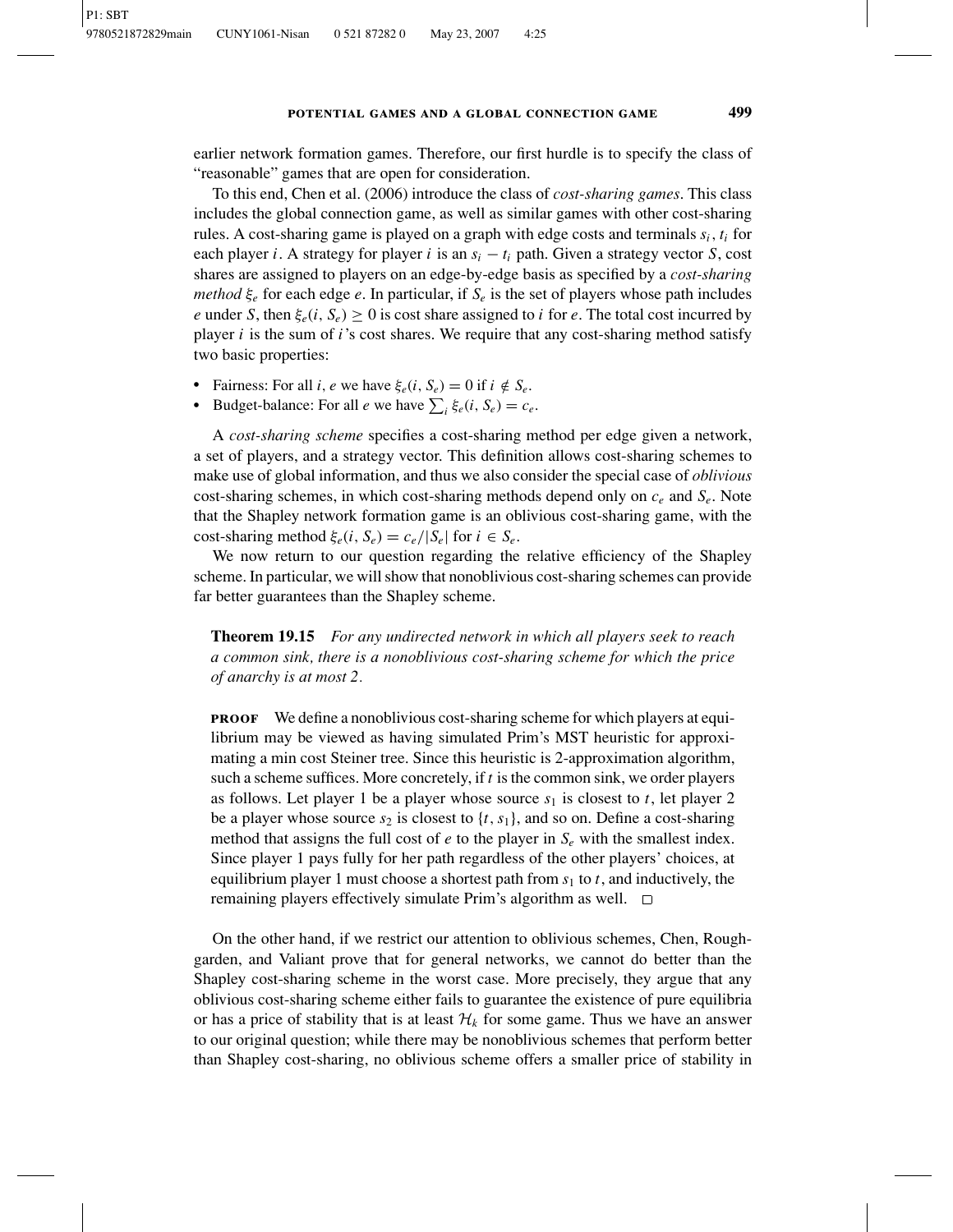the worst case. See the notes on this chapter (Section 19.5.2) for a brief discussion of research concerning other cost-sharing approaches.

# **19.4 Facility Location**

In the models we have considered so far, players construct networks so as to achieve certain connectivity-based goals. Intuitively, these goals are meant to capture players' desires to provide service for some implicit population of network users. Given this perspective, we might then ask what happens when we instead view players as financially motivated agents; after all, service providers are primarily concerned with maximizing profits, and only maintain networks for this purpose. This suggests a model in which players not only build networks but also charge for usage, while network users spur competition by seeking the cheapest service available.

We will consider here a pricing game introduced by Vetta (2002) that is based on the facility location problem. In the facility location problem, we want to locate *k* facilities, such as Web servers or warehouses, so as to serve a set of clients profitably. Our focus here will be to understand the effect of selfish pricing on the overall efficiency of the networks that players form.

We first present Vetta's competitive facility location problem, in which players place facilities so as to maximize their own profit. We then show that this facility location game is a potential game, and prove that the price of anarchy for an even broader class of games is small.

### **19.4.1 The Model**

Suppose that we have a set of users that need a service, and *k* service providers. We assume that each service provider  $i$  has a set of possible locations  $A_i$  where he can locate his facility.

Define  $A = \bigcup_i A_i$  to be the set of all possible facility locations. For each location  $s_i \in A_i$  there is an associated cost  $c_{j s_i}$  for serving customer *j* from location  $s_i$ . We can think of these costs as associated with edges of a bipartite graph that has all users on one side and all of *A* on the other, as shown on Figure 19.4. A strategy vector



**Figure 19.4.** The bipartite graph of possible locations and clients. Selected facilities are marked in black.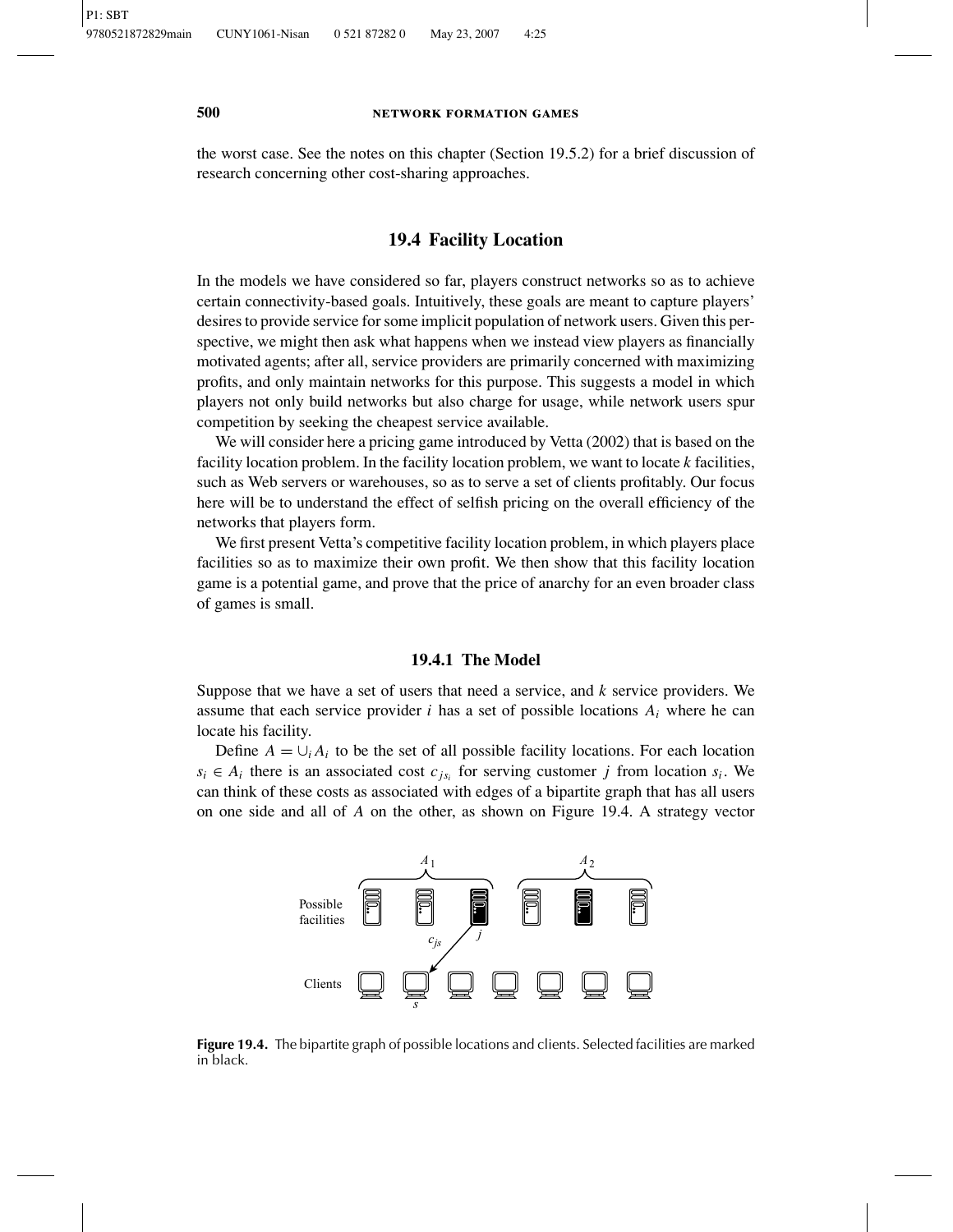# **facility location 501**

 $s = \{s_1, \ldots, s_k\}$  can be thought of as inducing a subgraph of this graph consisting of the customers and the selected location nodes (marked as black on Figure 19.4).

Our goal is to maximize social welfare, rather than simply minimizing the cost of the constructed network. We assume that customer *j* has a value  $\pi_i$  for service, and gathers  $\pi_j$  – *p* benefit by receiving service at a price  $p < \pi_j$ . Locating a facility  $s_i$  is free, but that service provider *i* must pay  $c_{js_i}$  to serve client *j* from location  $s_i$ . Doing so generates a profit of  $p - c_{is}$ . If provider *i* services customer *j* from location  $s_i$ , then this arrangement creates a social value (or surplus) of  $\pi_j - c_{js_j}$ , the value  $\pi_j$  of service minus the cost  $c_{js_i}$  at which the service is provided. Note that this social surplus is independent of the price  $p = p_{ij}$  charged; varying  $p_{ij}$  simply redistributes welfare between the customer and the provider. We define the *social welfare V* (*S*) to be the total social value over all providers and customers.

To simplify notation, we assume that  $\pi_j \geq c_{is_i}$  for all *j*, *i*, and  $s_i \in A_i$ . To see that this requires no loss of generality, note that decreasing  $c_{js_i}$  to be at most  $\pi_j$  does not change the value of any assignment: when  $\pi_i < c_{is_i}$  customer *j* cannot be served from location  $s_i$ , while  $\pi_j = c_{js_i}$  allows us to serve customer *j* from location  $s_i$  at cost. In either case, the assignment of serving client *j* from facility *si* results in 0 social value.

To complete the game, we must specify how prices are set and assignments are determined. Given a strategy vector *s*, we assume that each customer is assigned to a facility that can serve for the lowest cost. The price  $p_{ij}$  charged to a customer *j* using player  $i$ 's facility  $s_i$  is the cost of the second cheapest connection available to *j*, i.e.,  $\min_{i' \neq i} c_{js'_i}$ . Intuitively, this is the highest price *i* could expect to get away with charging *j* ; charging any more would give some player *i* an incentive to undercut *i*.

Indeed, we can construct an equivalent interpretation of this game in which prices are selected strategically. Consider a three-stage game where both providers and customers are strategic agents. In the first stage, providers select facility locations. In the second stage, providers set prices for users. And, in the last stage, users select a provider for service, and pay the specified price.

As we saw in Chapter 1, subgame perfect equilibrium is a natural solution concept for multistage games. We will use here a further refinement of this concept, the *trembling hand perfect equilibrium* for extensive form games (see Mas-Colell et al., 1995). Assume that with probability  $\epsilon > 0$ , each player picks a strategy chosen uniformly at random, and chooses a best strategy with the remaining  $(1 - \epsilon)$  probability. We use the notion of subgame perfect equilibrium for this  $\epsilon$ -perturbed game. A *trembling hand perfect equilibrium* is an equilibrium that can be reached as the limit of equilibria in the  $\epsilon$ -perturbed game as  $\epsilon$  approaches 0. This stronger notion of stability is required to prevent providers from offering unprofitably low prices and thereby forcing other providers to artificially lower their own prices.

### **19.4.2 Facility Location as a Potential Game**

We start by proving that the facility location game is a potential game.

**Theorem 19.16** *The facility location game is a potential game with social value V* (*s*) *as the potential function.*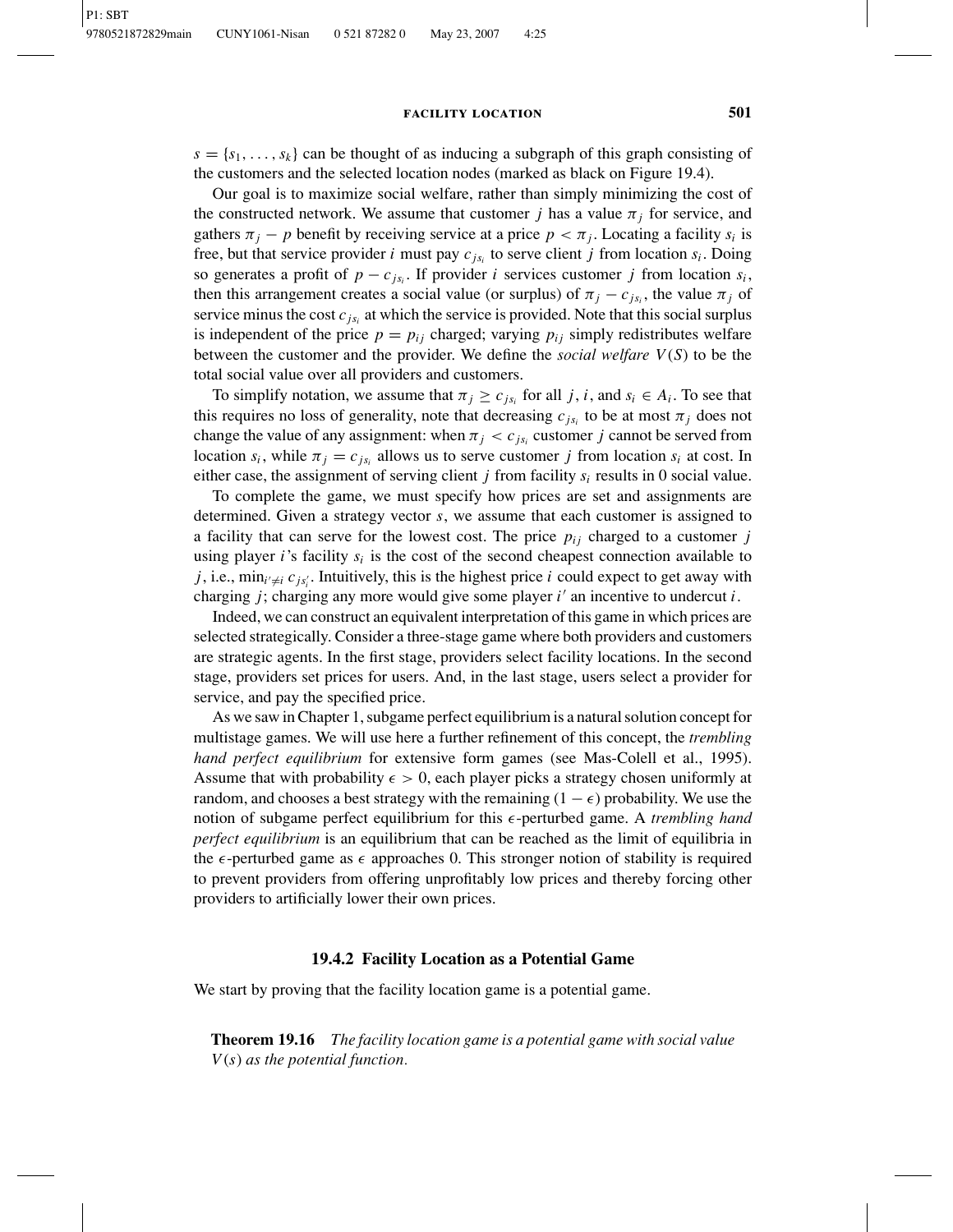**PROOF** We need to argue that if a provider *i* changes her selected location, then the change in social welfare  $V(s)$  is exactly the change in the provider's welfare. To show this, we imagine provider *i* choosing to "drop out of the game" and show that the change in social welfare  $V(s)$  is exactly *i*'s profit.

If provider *i* "drops out," each client *j* that was served by provider *i* switches over to his second best choice. Recall that  $p_{ij}$  is exactly the cost of this choice. Thus the client will be served at cost  $p_{ij}$  rather than  $c_{js_i}$ , so the increase in cost is  $p_{ij} - c_{js_i}$ , exactly the profit provider *i* gathers from *j*.

To prove the statement about provider *i* changing his strategy, we can think of the change in two steps: first the provider leaves the game, and then reenters with a different strategy. The change in social welfare is the difference between the profit of provider *i* in the two strategies.  $\Box$ 

**Corollary 19.17** *There exists a pure strategy equilibrium, and furthermore, all efficient outcomes of the facility location game are stable. Thus, the price of stability is 1. Finally, best response dynamics converge to an equilibrium, but this equilibrium may not be socially optimal.*

Our next goal is to prove that the price of anarchy for this facility location game is small. However, it turns out that the proof applies to a much broader class of games, which we present now.

#### **19.4.3 Utility Games**

Vetta (2002) introduced the facility location game as one example of a large class of games called *utility games*. In a utility game, each player *i* has a set of available strategies  $A_i$ , which we will think of as locations, and we define  $A = \bigcup_i A_i$ . A social welfare function  $V(S)$  is defined for all  $S \subseteq A$ . Observe that welfare is purely a function of the selected locations, as is the case with the facility location game. In defining the socially optimum set, we will consider only sets that contain one location from each strategy set  $A_i$ . However, various structural properties of the function  $V(S)$  will be assumed for all  $S \subseteq A$ . For a strategy vector *s*, we continue to use  $V(s)$  as before, and let  $\alpha_i(s)$  denote the welfare of player *i*. A game defined in this manner is said to be a utility game if it satisfies the following three properties.

- **(i)**  $V(S)$  is *submodular*: for any sets *S* ⊂ *S'* ⊂ *A* and any element *s* ∈ *A*, we have  $V(S +$  $s$ ) − *V*(*S*) ≥ *V*(*S'* + *s*) − *V*(*S'*). In the context of the facility location game, this states that the marginal benefit to social welfare of adding a new facility diminishes as more facilities are added.
- (ii) The total value for the players is less than or equal to the total social value:  $\sum \alpha_i(s) \leq$  $V(s)$ .
- **(iii)** The value for a player is at least his added value for the society:  $\alpha_i(s) \ge V(s) V(s$ *si*).

A utility game is *basic* if property (iii) is satisfied with equality, and *monotone* if for all  $S \subseteq S' \subseteq A$ ,  $V(S) \leq V(S')$ .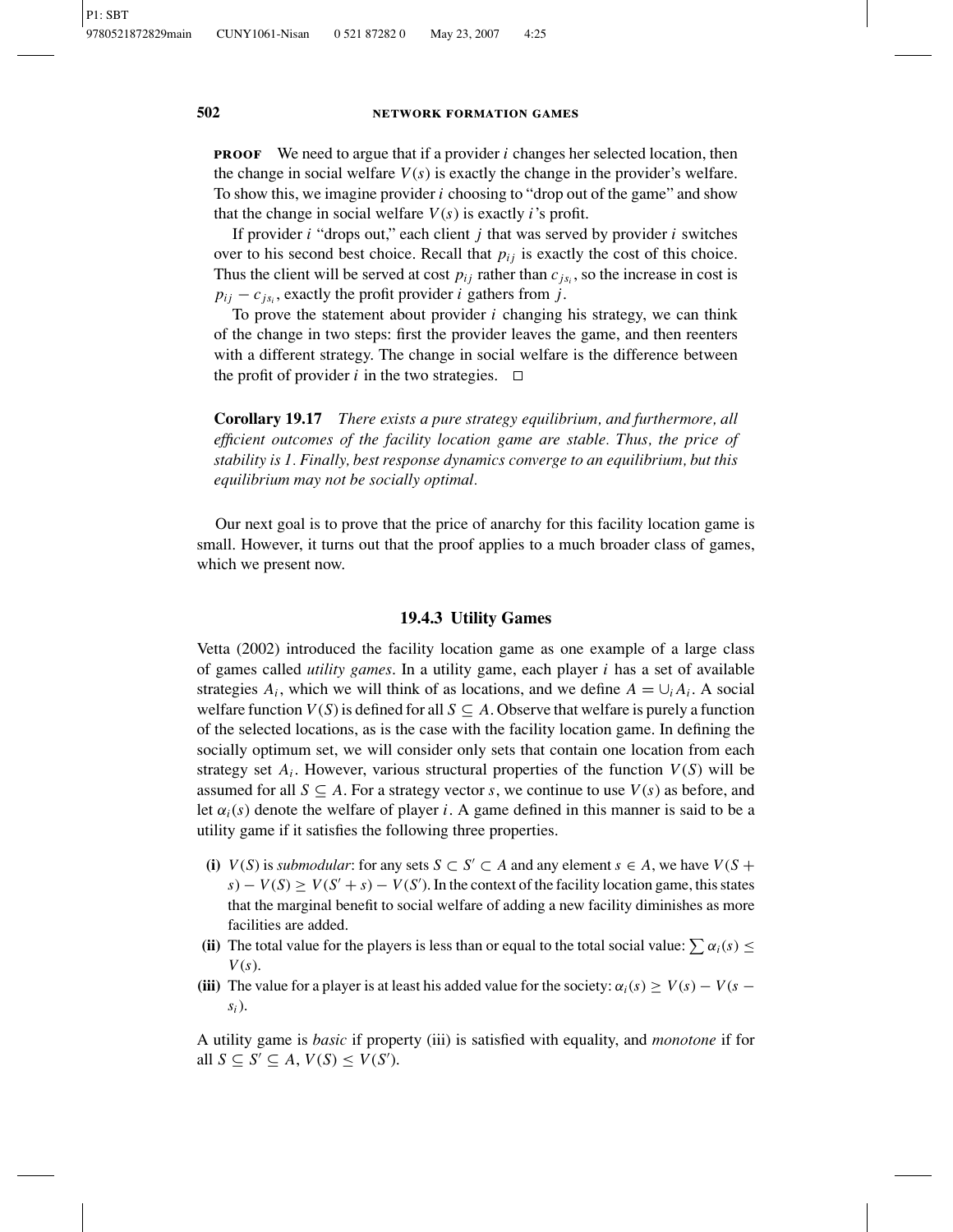# **facility location 503**

To view the facility location game as a utility game, we consider only the providers as players. We note that the social welfare  $V(S) = \sum_j (\pi_j - \min_{a \in S} c_{ja})$  is indeed purely a function of the selected locations.

**Theorem 19.18** *The facility location problem is a monotone basic utility game.*

**PROOF** Property (ii) is satisfied essentially by definition, and we used the equality of property (iii) property in proving Theorem 19.16. To show property (i), notice that adding a new facility decreases the cost of serving some of the clients. The magnitude of this decrease can only become smaller if the clients are already choosing from a richer set of facilities. Finally, adding a facility cannot cause the cost of serving a client to increase, and thus the facility location game is monotone.  $\square$ 

### **19.4.4 The Price of Anarchy for Utility Games**

Since the facility location game is a potential game with the social welfare as the potential function, the price of stability is 1. In fact, this applies for any basic utility game (any utility game with  $\alpha_i(s) = V(s) - V(s - s_i)$  for all strategy vectors *s* and players *i*). Unfortunately, the increased generality of utility games comes at a cost; these games are not necessarily potential games, and indeed, pure equilibria do not always exist. However, we now show that for monotone utility games that do possess pure equilibria (such as the facility location game), the price of anarchy is at most 2.

**Theorem 19.19** *For all monotone utility games the social welfare of any pure Nash equilibrium is at least half the maximum possible social welfare.*

**proof** Let *S* be the set of facilities selected at an equilibrium, and *O* be the set of facilities in a socially optimal outcome. We first note that  $V(O) \le V(S \cup O)$ by monotonicity. Let  $O^i$  denote the strategies selected by the first *i* players in the socially optimal solution. That is,  $O^0 = \emptyset$ ,  $O^1 = \{o_1\}, \ldots, O^k = O$ . Now

$$
V(O) - V(S) \le V(S \cup O) - V(S) = \sum_{i=0}^{n} [V(S \cup O^{i}) - V(S \cup O^{i-1})].
$$

By submodularity (property (i))

$$
V(S \cup O^{i}) - V(S \cup O^{i-1}) \le V(S + o_i - s_i) - V(S - s_i)
$$

for all *i*. Using property (iii), we can further bound this by  $\alpha_i(S + o_i - s_i)$ . Since *S* is an equilibrium,  $\alpha_i(S + o_i - s_i) \leq \alpha_i(S)$ . Together these yield

$$
V(O) - V(S) \leq V(O \cup S) - V(S) \leq \sum_i \alpha_i(S).
$$

Finally, property (ii) implies that  $\sum_i \alpha_i(S) \le V(S)$ , so  $V(O) \le 2V(S)$ , and hence the price of anarchy is at most 2.  $\Box$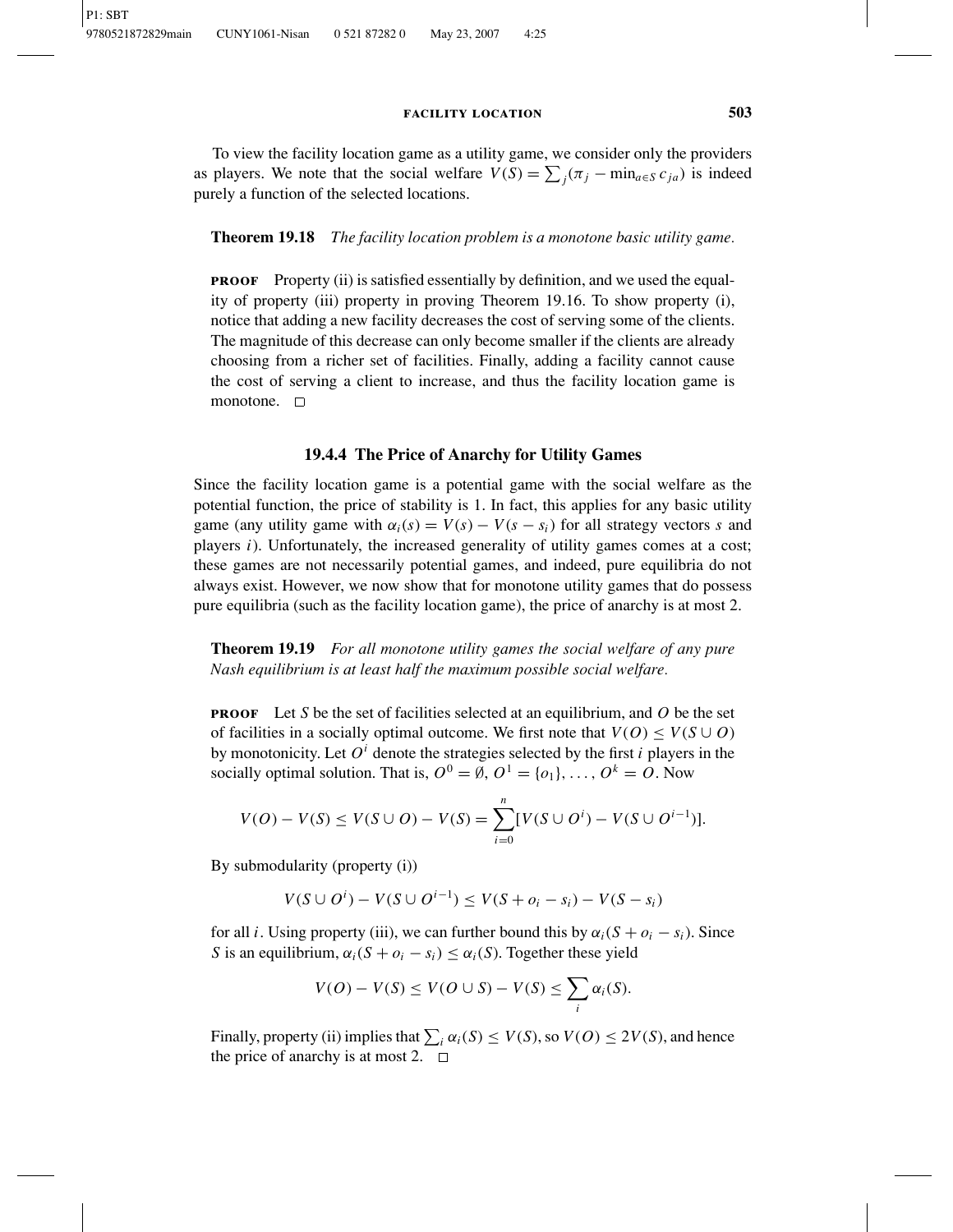# **19.4.5 Bounding Solution Quality without Reaching an Equilibrium**

For any monotone basic utility game, one can also bound the quality of the solution without assuming that players reach an equilibrium, as was shown in a sequence of two papers by Mirrokni and Vetta (2004) and Goemans et al. (2005).

**Theorem 19.20** *Consider an arbitrary solution in a monotone basic utility game. Suppose that at each time step, we select a player at random and make a best response move for that player. For any constant*  $\epsilon > 0$  *the expected social value of the solution after*  $O(n)$  *such moves is at least*  $1/2 - \epsilon$  *times the maximum possible social value.*<sup>1</sup>

**PROOF** Let *S* be a state, and *O* be an socially optimal strategy vector. We will prove that the expected increase in social welfare in one step is at least  $\frac{1}{n}(V(O) - 2V(S))$ , which implies the claimed bound after  $O(n)$  steps.

Let  $\beta_i$  be the maximum possible increase in the value for player *i*. Thus the expected increase in value is  $\frac{1}{n} \sum_i \beta_i$ . Selecting strategy  $o_i$  is an available move, so  $\beta_i \ge \alpha_i (S - s_i + o_i) - \alpha_i (S)$ , and by basicness,  $\beta_i \ge V(S - s_i + o_i) - V(S - s_i)$  $s_i$ ) –  $\alpha_i(S)$ .

The rest of the proof mirrors the price of anarchy proof above. We have

$$
V(O) - V(S) \le \sum_{i=0}^{n} [V(S - s_i + o_i) - V(S - s_i)]
$$

as before. We bound  $V(S + o_i - s_i) - V(S - s_i) \leq \alpha_i(S) + \beta_i$ . Using this with property (ii) yields

$$
V(O) - V(S) \le \sum_i (\alpha_i(S) + \beta_i) \le V(S) + \sum_i \beta_i.
$$

Thus  $\sum_i \beta_i \ge V(O) - 2V(S)$ , and the expected increase in  $V(S)$  is  $\frac{1}{n}(V(O) -$ 2*V*(S)). The difference *V*( $O$ ) − 2*V*(S) is expected to decrease by a factor of  $(1 - \frac{2}{n})$  each step. After *n/*2 steps, the difference is expected to decrease by a factor of *e*, and after  $log(\epsilon^{-1})n$  steps shrinks to an  $\epsilon$  factor. □

## **19.5 Notes**

#### **19.5.1 Local Connection Game**

Network formation games have a long history in the social sciences, starting with the work of Myerson (1977, 1991). A standard example of such games can be found in Jackson and Wolinsky (1996) (see Jackson (2006) for a more comprehensive survey). These network formation games are often used to model the creation of social networks, and aim to capture pairwise relations between individuals who may locally form direct links to one another. In other contexts, these games might model peering relations

<sup>&</sup>lt;sup>1</sup> The constant in the  $O(.)$  notation depends on  $log \epsilon^{-1}$ .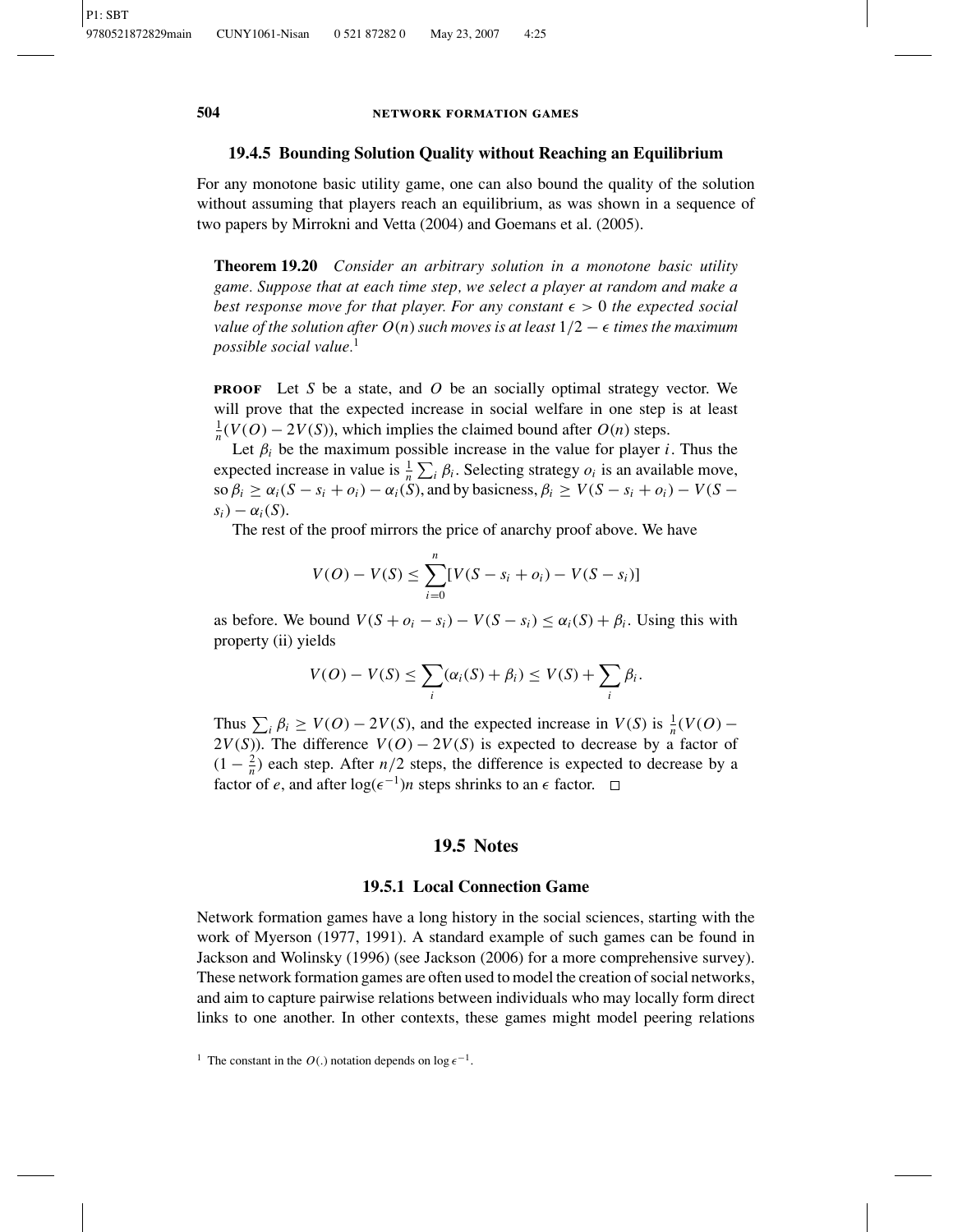#### **notes 505**

between pairs of Autonomous Systems (Johari et al., 2006; Fabrikant et al., 2003), or bilateral contracts between systems as with P2P overlay networks (Chun et al., 2004; Christin et al., 2004). Most network formation games in the economics literature use a bilateral process, in which edges only form between two agents with the consent of both parties, unlike the unilateral process of Section 19.2.

Jackson and Wolinsky (1996) examine the trade-off between efficient and stable networks by studying various network formation games and specifying the conditions under which some (or all) stable outcomes are socially efficient, as done in Section 19.2.2. Section 19.2.3 explores *how* efficient nonoptimal stable outcomes may be.

Corbo and Parkes (2005) study a bilateral variant of local connection game. In the *bilateral network formation game*, two nodes must pay the *α* cost to form a connecting edge. Thus edges represent bilateral agreements in which players agree to evenly share the edge cost (which is effectively  $2\alpha$ ). This contrasts with the unilateral edge formation used in the local connection game. Otherwise, the games are the same; players have the same strategy sets, and evaluate the resulting network in the same manner.

Nash equilibria do not appear to be well-suited for modeling bilateral agreements; for a graph to be stable, we need only ensure that no node wants to drop edges, since a player cannot singlehandedly add an edge. For example, the empty graph is always a Nash equilibrium in the bilateral game, and hence the price of anarchy is very high.

Jackson and Wolinsky (1996) suggest using the notion of *pairwise stable equilibrium*; no user *u* wants to drop any adjacent edge  $e = (u, v)$ , and no pair of users *u* and  $v$  wants to add the connecting edge  $(u, v)$ . This stability concept is closely related to a variant of Nash equilibrium in which we allow coalitions of two players to deviate together (*u* and *v* may drop any subset of edges adjacent to them, and possibly add the edge  $(u, v)$  connecting them, if this is beneficial to both players). This is the solution concept used in the stable matching problem (see Chapter 10), where the natural deviation for a matching that is not stable is by a "blocking pair": a man and a woman who prefer each other to their current partners.

The optimal network structure is the same as in the unilateral game with edge cost 2*α*. The proof of Theorem 19.1 can be modified to show that when *α* ≥ 1, the star is pairwise stable, and when  $\alpha \leq 1$  the complete graph is pairwise stable. Note that in both cases, these networks are also efficient, so the price of stability is 1. One can also extend the bounds of Lemma 19.4 and Theorems 19.5 and 19.6 to bound the quality of a worst pairwise stable equilibrium (see Exercise 19.8).

Andelman et al. (2007) consider the effect of coalitions in the unilateral game. Recall from Chapter 1 that a strong Nash equilibrium is one where no coalition has a joint deviation that is profitable for all members. Andelman et al. show that when  $\alpha \in (1, 2)$ , there is no stable network resisting deviations by coalitions of size 3, and also that when  $\alpha \geq 2$ , all strong Nash equilibria have cost at most twice the optimum, i.e., the strong price of anarchy is at most 2.

There are many other natural and relevant variations to the discussed network formation games. One important aspect of the model suggested by Jackson (2006) and Jackson and Wolinsky (1996), is that nodes are not required to reach all other nodes in the network. Instead, node  $u$  has a value  $w_{uv}$  for connecting to another node  $v$ , and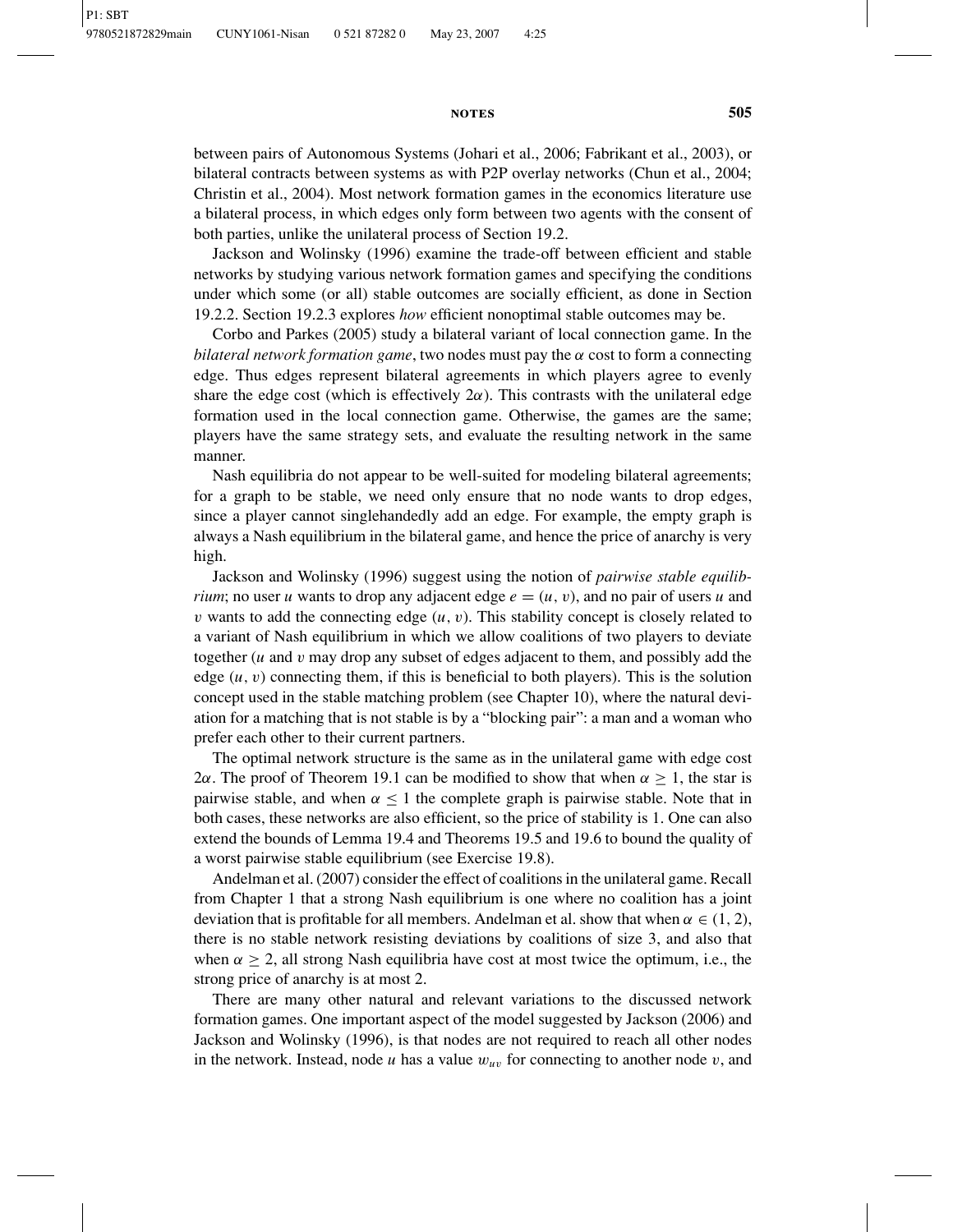this benefit decays exponentially with distance. In this game, pairwise stable equilibria may not be connected.

Chun et al. (2004) introduce a variant of the unilateral network formation game to model overlay networks. They allow the cost incurred by node *u* for adding a directed edge  $(u, v)$  to depend upon  $v$  and the degree of  $v$ , thereby modeling some congestion effects. The authors also extended the notion of distance beyond hop-count, and consider restricting the set of possible connections available to each player. Using Nash equilibria as their solution concept, they study the quantitative trade-offs between cost, node degree, and path length in an experimental setting. Christin et al. (2004) also use these models, and argue that using approximate (rather than exact) equilibria can improve the predictive power of the model and accommodate small errors in modeling and decision making.

Johari et al. (2006) introduced a related game for modeling bilateral contracts between systems. In this game players form directed edges to carry traffic, and the payments along the links are negotiated, in that players can make offers and demands. Anshelevich et al. (2006) propose a variant of this model with fixed routing that includes both directed links and symmetric peering links, and show that in this model, there exists an efficient solution that is approximately stable in some sense.

# *Open Problems*

We have given a bound of  $O(\sqrt{\alpha})$  for the price of anarchy of the local connection game, and improved this bound to *O*(1) for small *α*. Also, Albers et al. (2006) proved an  $O(1)$  bound for the case  $\alpha > 12n \log n$  (see also Exercise 19.7 for the case  $\alpha > n^2$ ). It is an open problem whether a constant bound holds for all values of *α*.

The local connection game is an extremely simple model of network formation. It would be valuable to understand to what extent the price of anarchy bounds apply to broader classes of games. Albers et al. (2006) extend the price of anarchy bound to games where traffic (which affects distance costs multiplicatively) is not uniform, but edge costs remain uniformly  $\alpha$  as before. Unfortunately, these bounds depend on the traffic weights, and are only  $O(1)$  when these weights are relatively small  $(n^2w_{\text{max}} \leq \alpha)$ . Is there a natural characterization of all traffic patterns that support a constant price of anarchy? And, can the price of anarchy results extend to models where edge costs vary over the network?

As mentioned, Christin et al. (2004) argue that approximate equilibria are better models of natural network formation. Can we extend our price of anarchy bounds to approximate equilibria?

So far we have been concerned with the quality of equilibria, and did not consider the network formation process. Does "natural" game play of these local connection games converge to an equilibrium efficiently? Bala and Goyal (2000) show that in their model, game play does converge to an equilibrium in some cases. Is this also true in broader class of games? In cases when natural game play does not converge, or only converges slowly, can one bound the quality of the solution after a "long enough" game play, as we have seen in Section 19.4.5?

The network formation process of Bala and Goyal (2000) is very uniform, and leads to networks with extremely simple structure (such as a cycle, star or wheel).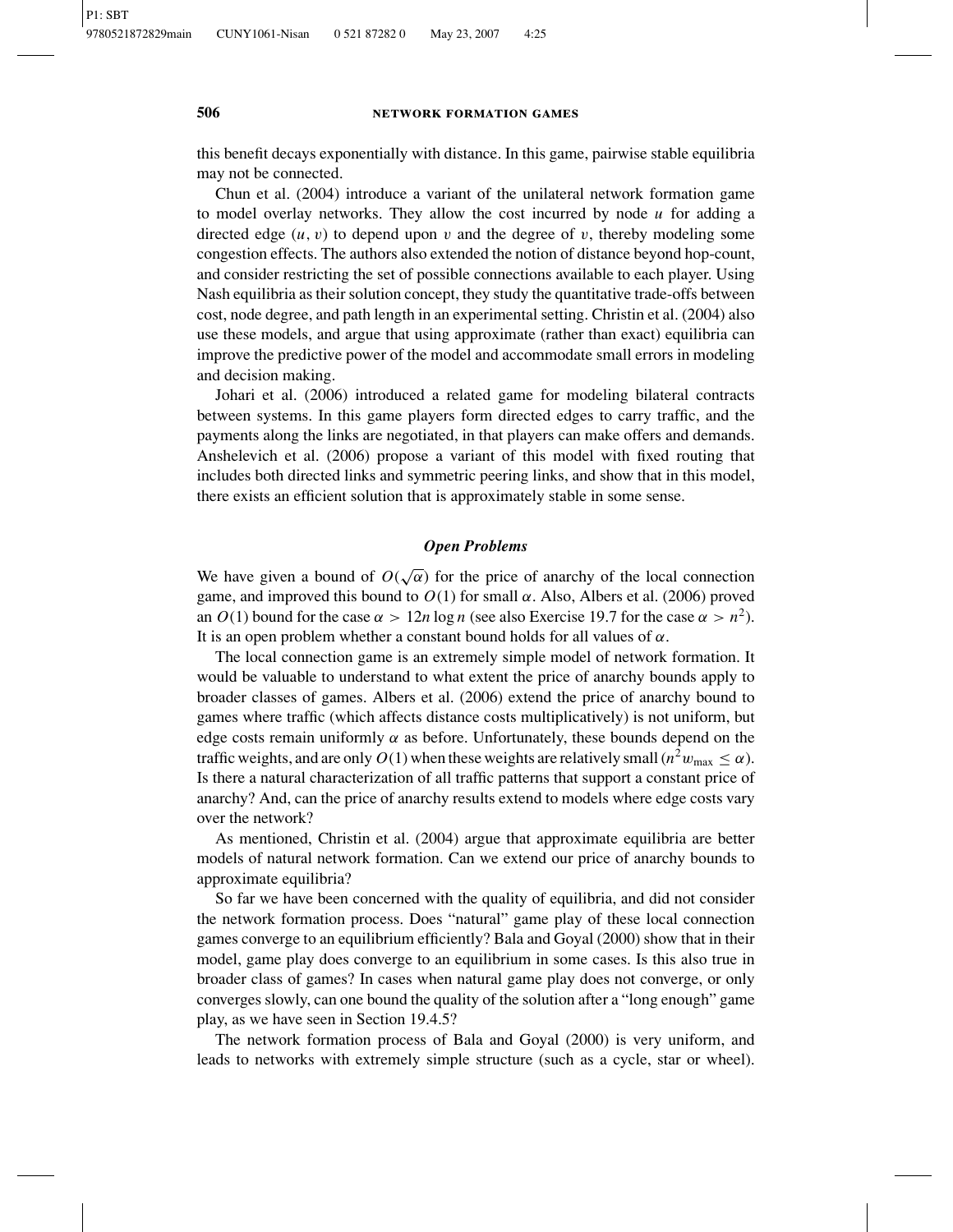#### **notes 507**

Newman (2003) and Jackson and Rogers (2006) introduce more complex networkformation process based on a random graph generation process that results in graphs that have a number of real-world network properties, such as the power-law degree distribution, clustering, etc. Unfortunately, this process is exogenous, and not really based on personal incentives. One exciting open challenge is to develop an incentivebased and endogenous model of network formation that generates more heterogenous and realistic networks.

# **19.5.2 Potential Games and a Global Connection Game**

The global connection game is related to a large body of work on cost-sharing (see Feigenbaum et al., 2001; Herzog et al., 1997; and the references therein). Much of this work is not game-theoretic; the network is typically assumed to be fixed, and the goal is to compute cost shares with certain properties. Chapter 15 considers cost sharing in a game-theoretic context by assuming the existence of a central authority who must compute cost shares for nodes, each of which has a private utility for inclusion in the network. Thus, the focus is on developing a cost sharing mechanism that induces nodes to reveal their true valuations.

Our general results for potential games suggest some natural extentions to the global connection game. For example, if we consider the global connection game played on undirected networks, then  $\Psi(S)$  is still a potential function. Thus we again have that pure equilibria exist and the price of stability is at most  $\mathcal{H}_k$ . We can also generalize the global connection game by allowing players to have more than two terminals they wish to connect. In such a game, players would select trees spanning their terminals rather than paths. Again, it is easily verified that  $\Psi(S)$  is a potential function, so the same results apply. Furthermore, we assumed that the cost of each edge  $c_e$  is independent of the number of users. Consider the case when the cost  $c_e(k_e)$  of the edge *e* depends on the number of players  $(k_e)$  that use the edge  $e$ . The same analysis also extends to this version, assuming the function  $c_e(k_e)$  is concave, that is, the cost exhibits an "economy of scale" property; adding a new user is cheaper when a larger population is using the edge.

Anshelevich et al. (2003) consider an unrestricted variant of the global connection game. In this game, players select not only a path but also cost shares for each edge on that path. If the combined shares for an edge cover its cost, that edge is built. Players are assumed to be unhappy if their path is not fully built, and otherwise aim to minimize their cost shares. This game does not necessarily have pure equilibria, and even when it does, even the price of stability may be  $O(k)$ . However, in the special case of single source games (all players seek connection to a common terminal), the price of stability is shown to be 1.

Chen and Roughgarden (2006) study a weighted generalization of the global connection game, in which each player has a weight, and costs shares are assigned in proportion to these weights. This turns out not to be a potential game, and further, the authors provide an instance in which no pure equilibrium exists. This paper focuses on finding outcomes that are both approximate equilibria and close to optimal. Another similar weighted game is presented by Libman and Orda (2001), with a different mechanism for distributing costs among users. They do not consider the quality of equilibria, but instead study convergence in parallel networks.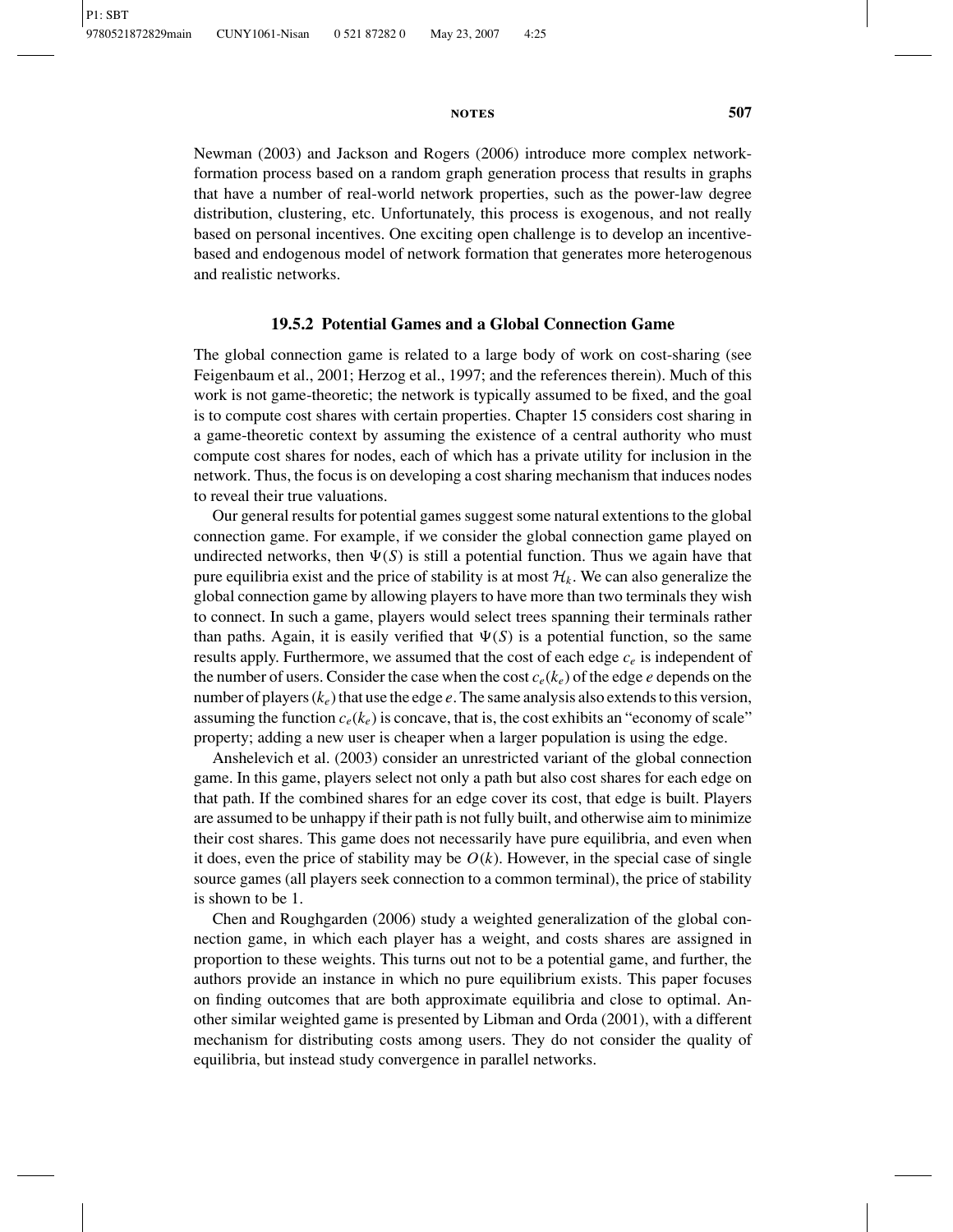Milchtaich (1996) considers a generalization of congestion games in which each player has her own payoff function. Equilibria are shown to exist in some class of these games even though a potential function may not.

#### *Open Problems*

Recall the network shown in Figure 19.3(b), which shows that the price of stability may  $\mathcal{H}_k$  for the global connection game. Note, however, that if the edges are undirected, then the price of stability falls to 1. The actual worst-case price of anarchy for undirected graphs remains an open question.

There are a wide variety of cost-sharing schemes, as defined by Chen and Roughgarden (2006), that might be relevant either for practical reasons (such as being more fair), or because they induce better outcomes for certain specific classes of networks. Many such schemes, including weighted fair sharing, do not yield exact potential games. For a large number of these cost-sharing games, the price of anarchy, the price of stability, and even the existence of pure equilibria remain unresolved.

More generally, the class of games we consider aims to model situations where users are building a global shared network and care about global properties of the network they build. Our focus was on requiring connectivity (of a terminal set) and aiming to minimize cost. More generally, it would be valuable to understand which type of utility measures yield games with good price of stability properties. For example, we might consider users who are allowed to leave some terminals unconnected, or who care about other properties of the resulting network, such as distances, congestion, etc.

Potential functions are an important tool in understanding the price of anarchy and stability in games. A recent survey of Roughgarden (2006) shows that one can also understand the price of anarchy analysis of resource allocation problems (see Chapter 21) via the potential function method. Surprisingly, many of the price of anarchy and stability results known to date are for potential games (and their weighted variants); the routing games of Chapter 18, the facility location game of Section 19.4, and the load balancing problems of Chapter 20. In a number of these cases, the analysis of the price of anarchy or stability uses alternative techniques to derive stronger bounds than could have been obtained using the potential function method (e.g., bounding the price of anarchy with multiple equilibria, or analyzing weighted variants of these games). However, one wonders if potential functions still play a role here that we do not fully understand.

# **19.5.3 Facility Location Game**

There is a large body of literature dedicated to understanding the effects of pricing in games. Much of this work focuses on establishing the existence of equilibria, and considering qualitative properties of equilibria (such as whether improved service leads to improved profit, or if selfish pricing leads to socially efficient outcomes).

Our focus with the facility location game is to understand the effect of selfish pricing on the overall efficiency of a network. In many settings, selfish pricing leads to a significant reduction in social welfare, and may also yield models with no pure equilibria. An example of this issue is the pricing game of Example 8 in Chapter 1.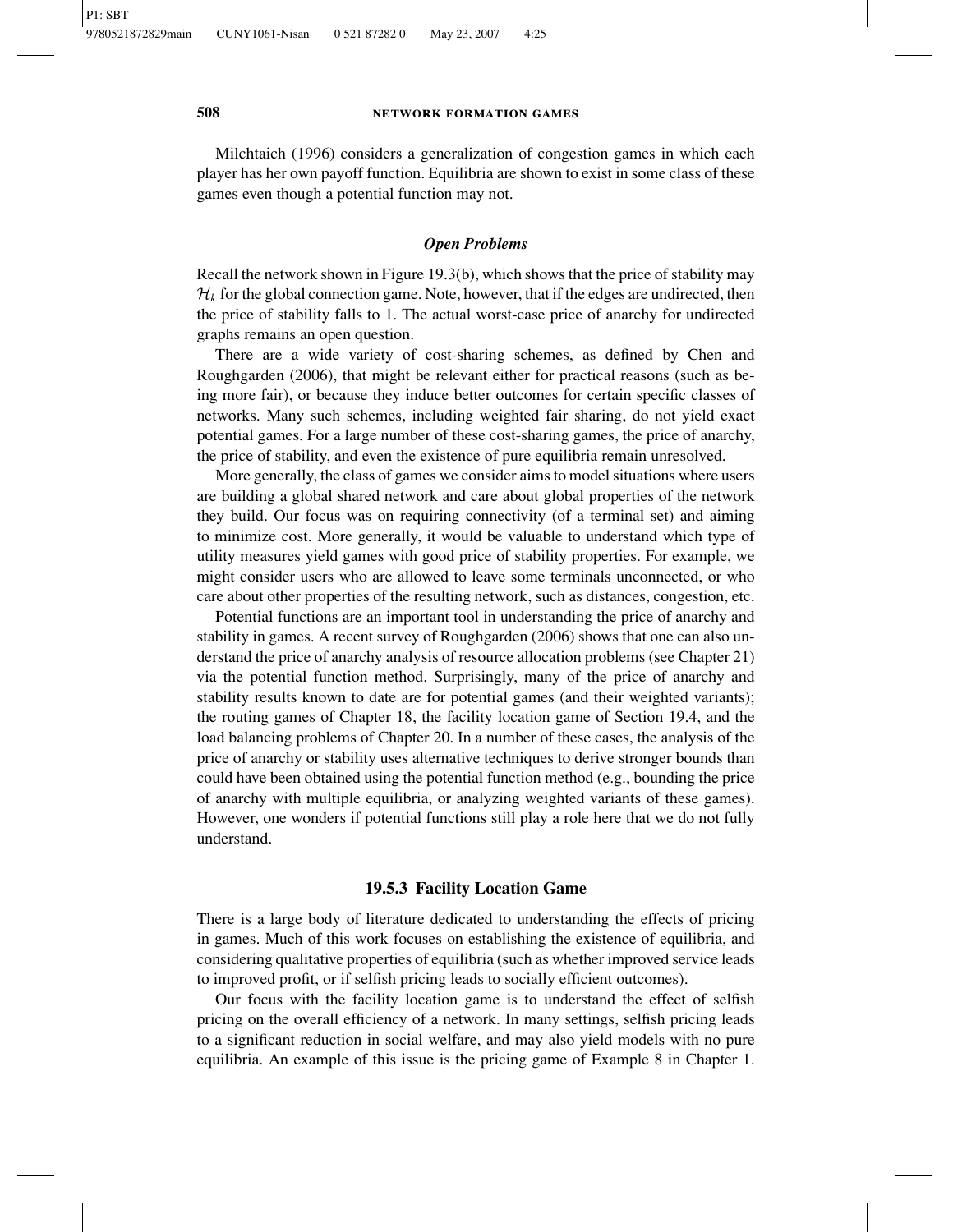# **bibliography 509**

Our price of anarchy bound requires that social welfare be monotone in the set of facilities selected. It is natural to try to extend this game to a scenario in which facilities cost money: in addition to paying the service cost  $c_{js_i}$  for servicing a client *j* from a facility  $s_i$ , the provider also pays an installation cost  $f(s_i)$  for building at  $s_i$ . Unfortunately, there is no constant bound for the price of anarchy for this case. See Exercise 19.17, which observes that when investment costs are large, noncooperative players do not always make the right investments, and thus equilibria may be far from optimal.

Utility games defined in Section 19.4.3 have a wide range of applications, including routing (Vetta, 2002) (see Exercise 19.18), and a market sharing game introduced by Goemans et al. (2006) in the context of content distribution in ad-hoc networks (see Exercises 19.16 for a special case).

In Section 19.4 we bounded the price of anarchy only for pure equilibria. Recall, however, that general utility games may not have pure equilibria. Theorem 19.19 bounding the quality of equilibria also holds for mixed equilibria (Vetta, 2002) and thus is applicable in a much broader context.

Section 19.4.5 showed that in basic utility games, we can bound the quality of solutions without reaching an equilibrium. Such bounds would be even more valuable for general utility games, as these might not have any pure equilibria. Goemans et al. (2005) provide such bounds for a few other games, including some routing games. Unfortunately, the quality of a solution in a general utility game can be very low even after infinitely long game play, as shown by Mirrokni and Vetta (2004).

#### *Open Problems*

Many pricing games fail to have Nash equilibria (Example 8 from Chapter 1) and others have equilibria with very low social value (high price of anarchy and stability). The facility location games give a class of examples where pure Nash equilibria exist, and the price of anarchy is small. It would be great to understand which other classes of pricing games share these features.

It will also be extremely important to understand which other classes of games admit good-quality bounds after limited game play, as shown in Section 19.4.5 for facility location games.

# **Acknowledgments**

We thank Ramesh Johari, Tim Roughgarden, Elliot Anshelevich, and Vahab Mirrokni for their valuable comments and suggestions on an early draft of this chapter.

# **Bibliography**

A. Albers, S. Eilts, E. Even-Dar, Y. Mansour, and L. Roditty. On Nash equilibria for a network creation game. In *Proceedings of ACM-SIAM Symposium on Discrete Algorithms (SODA)*, 2006, pp. 89–98.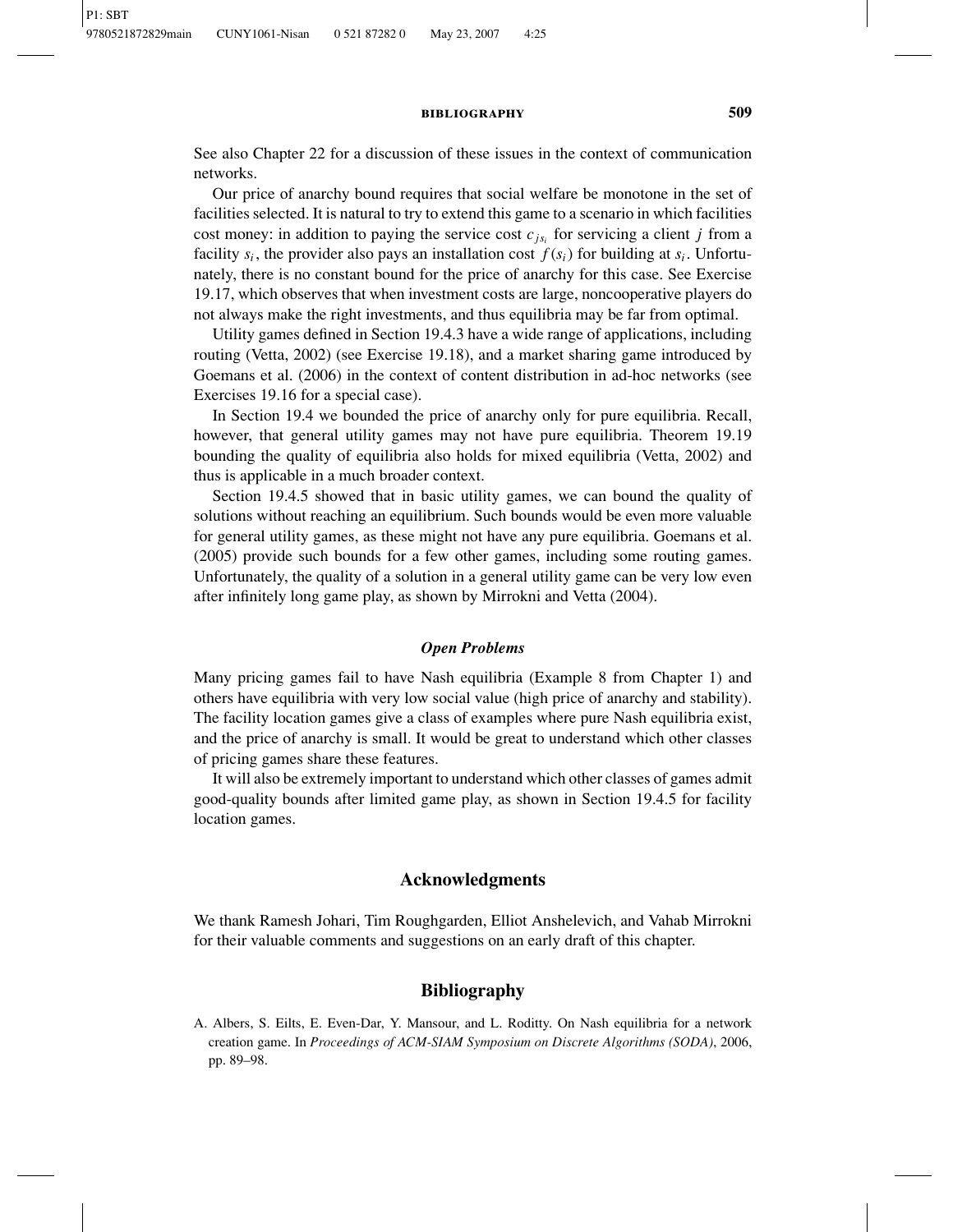- N. Andelman, M. Feldman, and Y. Mansour. Strong Price of Anarchy. In *Proceedings of the ACM-SIAM Symposium on Discrete Algorithms*, 2007.
- E. Anshelevich, A. Dasgupta, J. Kleinberg, Tardos, T. Wexler, and T. Roughgarden. The price of stability for network design with fair cost allocatio. In *Proceedings of IEEE Symposium on Foundations of Computer Science*, 2004, pp. 295–304.
- E. Anshelevich, A. Dasgupta, E. Tardos, and T. Wexler. Near-optimal network design with selfish agents. In *Proceedings of ACM Symposium on Theory of Computing*, 2003, pp. 511–520.
- E. Anshelevich, B. Shepherd, and G. Wilfong. Strategic network formation through peering and service agreements. In *Proceedings of IEEE Symposium on Foundations of Computer Science*, 2006.
- V. Bala and S. Goyal. A noncooperative Model of Network Formation. *Econometrica* 68/5:1181– 1229.
- H.-L. Chen and T. Roughgarden. Network design with weighted players. In *Proceedings of ACM Symposium on Parallel Algorithms and Architecture*, 2006.
- H.-L. Chen, T. Roughgarden, and G. Valiant. *Designing Networks with Good Equilibria*, unpublished manuscript, 2006.
- N. Christin, J. Grossklags, and J. Chuang. Near rationality and competitive equilibria in networked systems. In *ACM SIGCOMM'04 Workshop on Practice and Theory of Incentives in Networked Systems (PINS)*, August 2004.
- B.-G. Chun, R. Fonseca, I. Stoica, and J. Kubiatowicz. Characterizing selfishly constructed overlay networks. In *Proceedings of IEEE INFOCOM'04*, Hong Kong, March 2004.
- J. Corbo and D. Parkes. The price of selfish behavior in bilateral network formation. In *Proceedings of ACM Symposium on Principles of Distributed Systems*, 2005, pp. 99–107.
- A. Fabrikant, A. Luthra, E. Maneva, C. Papadimitriou, and C. Shenker, On a network creation game. In *Proceedings of ACM Symposium on Principles of Distributed Systems*, pp. 247–351, 2003.
- A. Fabrikant, C. Papadimitriou, and K. Talwar. The complexity of pure nash equilibria. In *Proceedings of the ACM Symposium of Theory of Computing*, 2004, pp. 604–612.
- J. Feigenbaum, C. Papadimitriou, and S. Shenker. Sharing the cost of multicast transmissions. *Journal of Computer and System Sciences*, 63:21–41, 2001.
- M. Goemans, L. Li, V. Mirrokni, and M. Thottan. Market sharing games applied to content distribution in ad-hoc networks. In *Proceedings of the ACM International Symposium on Mobile Ad Hoc Networking and Computing*, 2004.
- M. Goemans, V. S. Mirrokni, and S. Vetta. Sink equilibria and Convergence. In *Proceedings of IEEE Symposium on Foundations of Computer Science (FOCS)* 2005.
- S. Herzog, S. Shenker, and D. Estrin. Sharing the "Cost" of multicast trees: An axiomatic analysis. *IEEE/ACM Transactions on Networking*, Dec. 1997.
- M. Jackson. A survey of models of network formation: Stability and efficiency. In G. Demange and M. Wooders (eds), *Group Formation Economics: Networks, Clubs and Coalitions*. Cambridge University Press, Cambridge, UK, in press.
- M. Jackson and B. Rogers. Meeting strangers and friends of friends: How random are social networks. In press. *American Economic Review*, 2006.
- M. Jackson and A. Wolinsky. A strategic model of social and economic networks. *Journal of Economic Theory* 71(1):44–74, 1996.
- R. Johari, S. Mannor, and J. N. Tsitsiklis. A contract-based directed network formation. *Games and Economic Behavior*, 56:201–224, 2006.
- D. S. Johnson, C. H. Papadimitriou, and M. Yannakakis. How easy is local search? *Journal of Computer and System Sciences*, 37:79–100, 1988.
- M. W. Krentel. Structure in locally optimal solutions. In *Proceedings of IEEE Foundations of Computer Science*, 1989, pp. 216–221.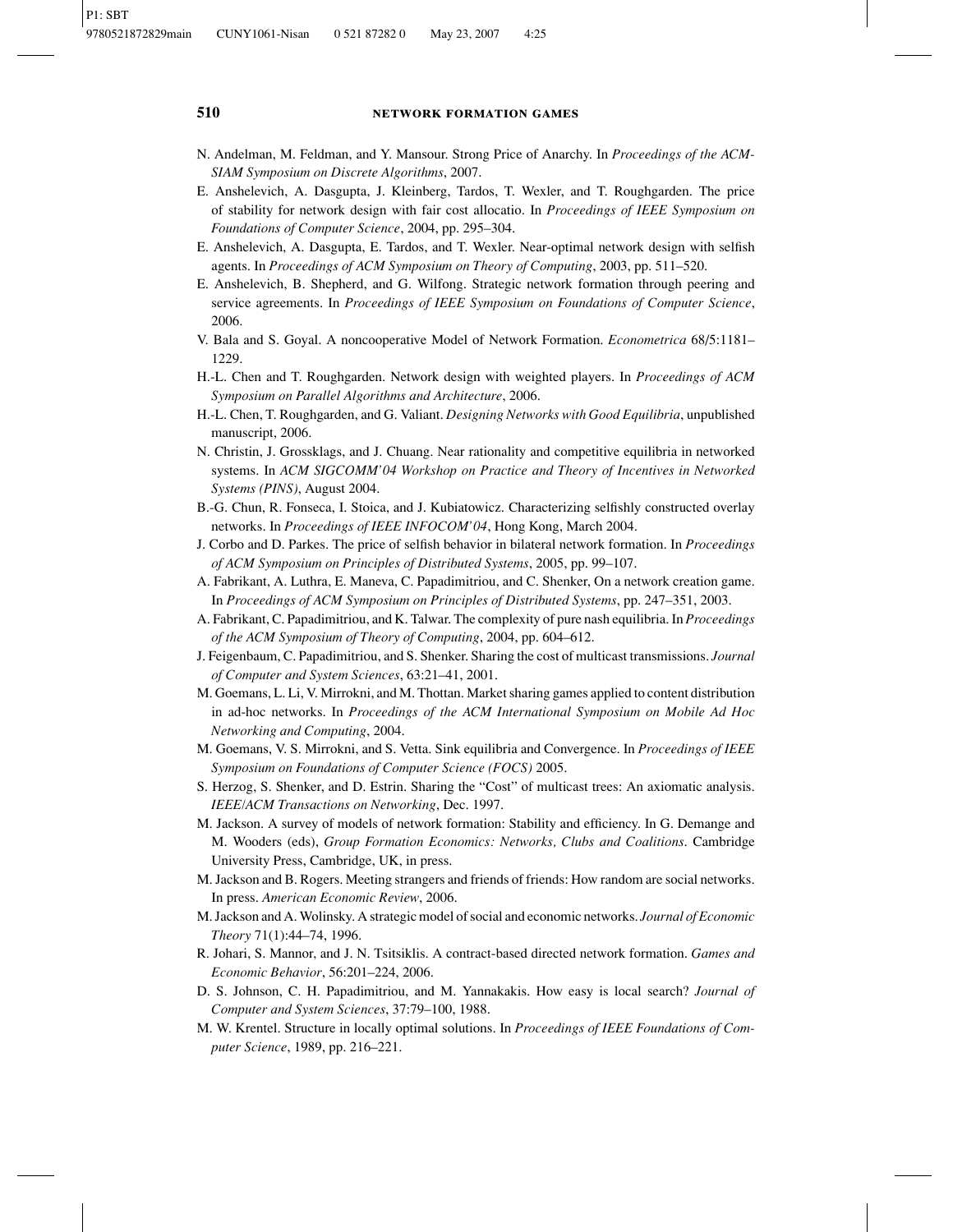### **exercises 511**

- L. Libman and A. Orda. Atomic resource sharing in noncooperative networks. *Telecommunication Systems*, 17:4, 385–409, 2001.
- H. Lin. *On the Price of Anarchy of a Network Creation Game*. Unpublished Manuscript December 2003.
- V. S. Mirrokni and A. Vetta. Convergence issues in competitive games. In *Proceedings of APPROX 2004*.
- A. Mas-Colell, M. D. Whinston and J. R.Green *Microeconomic Theory*. Oxford University Press, 1995.
- I. Milchtaich. Congestion games with player-specific payoff functions. *Games and Economic Behavior*, 111–124, 1996.
- V.-S. Mirrokni and S. Vetta. Convergence issues in competitive games. In *International Workshop on Approximation Algorithms for Combinatorial Optimization Problems (APPROX)*, 2004, Springer.
- D. Monderer and L. Shapley. Potential games. *Games and Economic Behavior*, 14:124–143 (1996).
- H. Moulin and S. Shenker. Strategyproof sharing of submodular costs: Budget balance versus efficency. *Economic Theory*, 18:511–533, 2001.
- R. B. Myerson. Graphs and cooperative games. *Mathematics of Operations Research*, 2(3), 1977.
- R. B. Myerson. *Game Theory: Analysis of Conflict*. Harvard University Press, 1991.
- M. Newman. The structure and function of complex networks. *SIAM Review*, 45:167–256, 2003.
- R. W. Rosenthal. A class of games possessing pure-strategy Nash equilibria. *International Journal of Game Theory*, 2:65–67, 1973.
- T. Roughgarden. Potential functions and the inefficiency of equilibria. In *Proceedings of the International Congress of Mathematicians (ICM)*, 2006.
- A. Vetta. Nash equilibria in competitive societies, with applications to facility location, traffic routing and auctions. In *Proceedings of IEEE Symposium on Foundations of Computer Science*, pp. 416– 425, 2002.

### **Exercises**

- **19.1** Consider the local connection game from Section 19.2. In Lemma 19.1, we saw that the star is an optimal solution for  $\alpha \geq 2$ , and the complete graph is an optimal solution for  $\alpha \leq 2$ . Prove that if  $\alpha \neq 2$ , then these are in fact the only optimal solutions.
- **19.2** Give a complete characterization of all optimal networks for  $\alpha = 2$ .
- **19.3** Show that when  $\alpha$  < 1 the complete graph is the only equilibrium.
- **19.4** Show that a sufficiently long path cannot be a Nash equilibrium of the local connection game from Section 19.2.
- **19.5** Show that any path can be a pairwise stable network for a large enough value of  $\alpha$  in the bilateral network formation game introduced in Section 19.5.1.
- **19.6** Construct a Nash equilibrium that is not a star for  $\alpha > 2$ .
- **19.7** Show that when  $\alpha > n^2$  all Nash equilibria of the local connection game are trees and the price of anarchy is bounded by a constant.
- **19.8** Prove that the bounds of Lemma 19.4 and Theorems 19.5 and 19.6 are also valid for the worst possible quality of a pairwise stable equilibria of the bilateral version of the game (where an edge needs to be selected, and paid for by both endpoints to be included in *G*).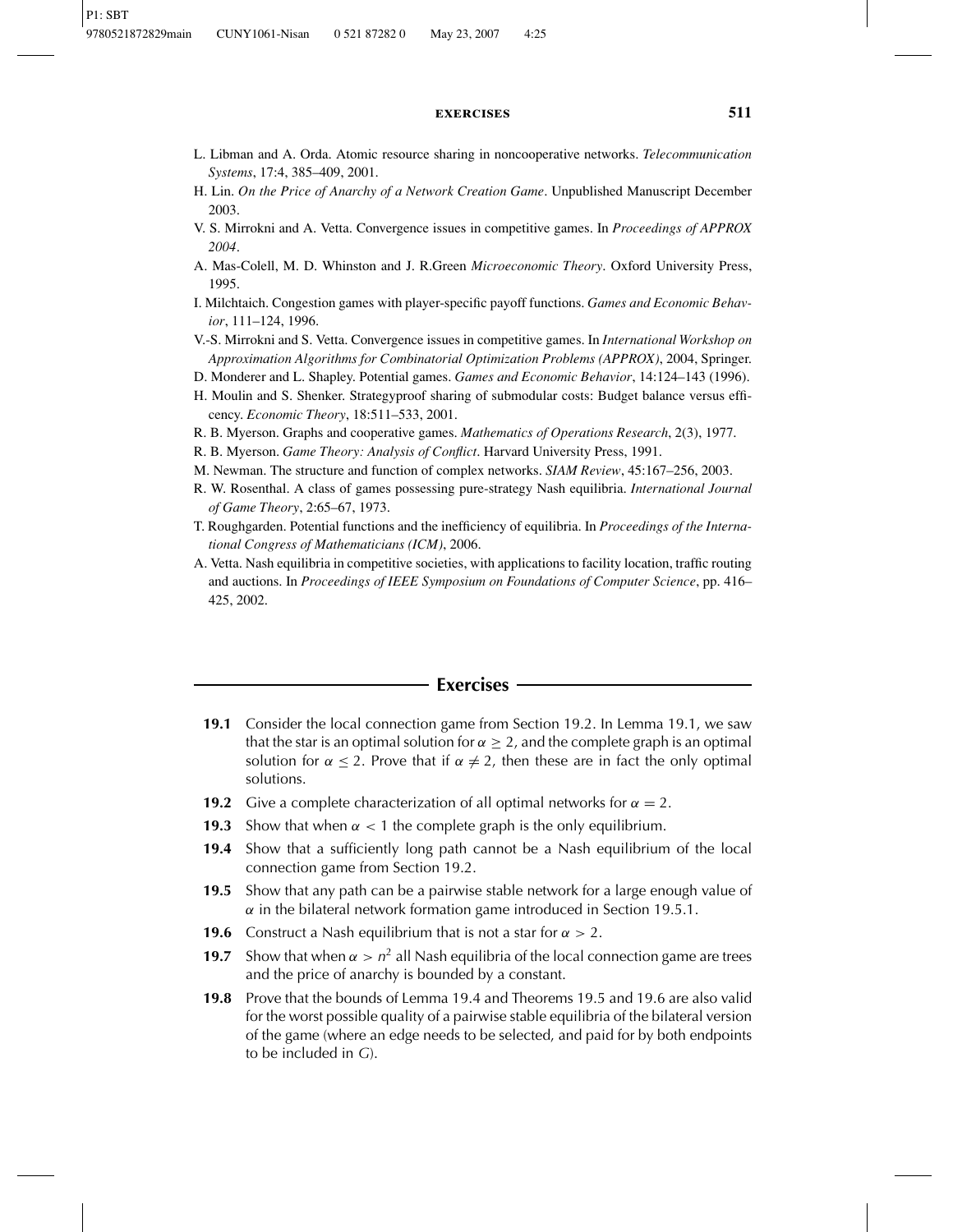- **19.9** Prove that in the global connection game, the price of anarchy can never exceed *k*, the number of players.
- **19.10** Consider the following weighted generalization of the global connection game. For each player *i*, we have a weight w*<sup>i</sup>* > 0. As before, each player selects a single path connecting her source and sink. But instead of sharing edge costs equally, players are now assigned cost shares in proportion to their weight. In particular, for a strategy vector *S* and edge *e*, let *Se* denote those players whose path contains *e,* and let  $W_e = \sum_{i \in S_e} w_i$  be the total weight of these players. Then player *i* pays  $c_e w_i / W_e$  for each edge  $e \in P_i$ . Note that if all players have the same weight, this is the original game. Show that, in general, this game does not have an exact potential function.
- **19.11** In the global network formation game, edge costs reflect fixed building expenses, and thus each player's share for an edge *e* decreases as more players use *e*. We might also consider a model with the opposite behavior, i.e., a model in which the cost of using *e* increases with the number of players. This would be more appropriate for modeling latency or similar effects that make congestion undesirable.

Consider a game played on a network *G* with *k* players. Player *i* has a source  $s_i$  and a sink  $t_i$ . Each edge  $e \in G$  also has a nondecreasing latency function  $\ell_e(x)$ , indicating the cost incurred by *each* player on *e* if there are *x* of these players. A strategy for *i* is a path from *si* to *ti* , and choosing a path *Pi* incurs a total cost of

$$
cost(P_i) = \sum_{e \in P_i} \ell_e(k_e),
$$

where *ke* is the number of players using *e*.

- **(a)** Prove that this game has an exact potential function.
- **(b)** Suppose that we also give each player *i* an integral weight  $w_i \geq 1$ .
	- A strategy for *i* is a multiset  $S_i$  of  $w_i$  paths from  $s_i$  to  $t_i$ . Notice that we do not insist that these paths be disjoint, or even distinct. Costs are now assigned in a natural way; we first compute the cost that each individual path would be charged if each corresponded to a distinct player. Then each player *i* is charged the sum of the costs of all paths in  $S_i$ . Prove that if the latency functions  $\ell_{\mathrm{e}}(\mathsf{x})$  are linear for all  $\mathrm{e}% (\varepsilon)$ , then this game has an exact potential function.
- **(c)** Show that if  $\ell_e(x)$  is not linear, then there may not be an exact potential function.
- **19.12** One problem with using best response dynamics to find pure equilibria in potential games such as the global connection game is that the running time may be exponential. One natural way to deal with this problem is to run best response dynamics, but to consider only moves that provide a substantial decrease in the potential function. In particular, for a constant  $\epsilon > 0$ , we say a best response move is *substantial* if it decreases the potential function by at least an  $\epsilon/k$  fraction of its current value. We consider the process of making substantial best response moves until none are available.
	- **(a)** Prove that this process terminates in time that is polynomial in *n*, *k*, and  $log(\epsilon^{-1})$ .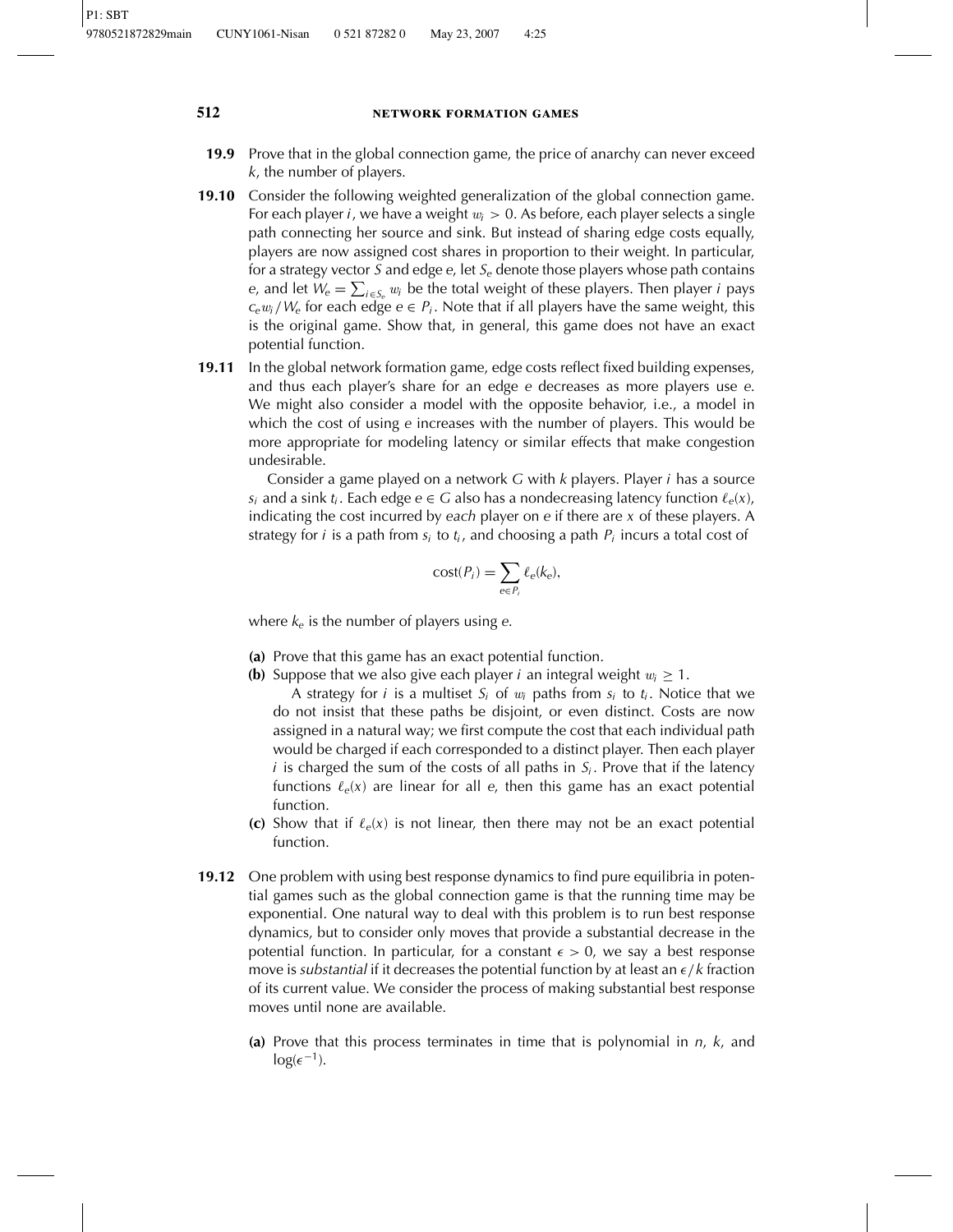# **exercises 513**

- **(b)** Show that the resulting outcome is not necessarily an approximate equilibrium. That is, show that there may be players who can decrease their costs by an arbitrarily large factor.
- **19.13** Suppose that we have a game *G* and a function  $\Phi(S)$  mapping game states to reals with the following property: for any strategy vectors  $S = (S_1, S_2, \ldots, S_k)$ , and any alternate strategy  $S_i' \neq S_i$  for some player *i*, then if  $S' = (S_{-i}, S_i')$ , we have that  $\Phi(S) - \Phi(S')$  and  $u_i(S') - u_i(S)$  share the same sign. Thus  $\Phi(S)$  behaves like an exact potential function, except instead of tracking a player's improvement exactly, it simply tracks the direction of the improvement; when a player makes an improving move, the potential function decreases. We call such a function an *ordinal potential function*, and *G* an *ordinal potential game*.
	- **(a)** Prove that if *G* is an ordinal potential game, then best response dynamics always converge to a Nash equilibrium.
	- **(b)** Prove that the converse is also true; if, from any starting configuration, best response dynamics always converge to an equilibrium, then *G* is an ordinal potential game.
- **19.14** Give an example of the global connection game for which the best Nash equilibrium does not minimize the potential function  $\Psi$ .
- **19.15** Prove that any congestion game is an exact potential game.
- **19.16** Consider the following location game. We have an unweighted, undirected network *G* and *k* players. Each player selects a node in *G* as their location. Each node v has one unit of wealth that it uniformly distributes to all players in  $N[v]$ , the closed neighborhood of v. If there are no players in *N*[v], this wealth is lost. For example, if v has neighbors *u* and *x*, 2 players locate at v, 3 players locate at *u*, and no one locates at *x*, then v awards 1/5 to each of these 5 players. The utility of a player is simply the sum of the value awarded to it by all nodes. We define the social utility of this game as the number of nodes that have at least one player located in their closed neighborhood.

**(a)** Prove that the price of anarchy of this game can be arbitrarily close to 2. **(b)** Prove that this location game is a valid utility game.

- **19.17** In theorem 19.19 we showed that if the facilities cost 0, then the social welfare of any Nash equilibrium is at least 1/2 of the maximum possible social welfare of any solution. In this problem, we consider a variant where facilities cost money; each possibly facility  $s_i$  has a cost  $f(s_i)$ , to be paid by a player who locates a facility at *si* .
	- **(a)** Is the same bound on the quality of a Nash equilibrium also true for the variant of this game that facilities cost money? Prove or give an example where it is not true.
	- **(b)** Let *F* denote the total facility cost of at a Nash equilibrium *S*, i.e., the sum  $\sum_{s_i \in S} f_{s_i}$ . Show that we can bound the optimum *V*(*O*) by 2*V*(*S*) + *F*.
- **19.18** We now consider a variant of the selfish routing game of Chapter 18 with *k* players. We have a graph  $G$  and a delay function  $\ell_e$ (x) that is monotone increasing and convex for each edge  $e \in E$ . Player *i* has a source  $s_i$  and a destination  $t_i$ , and must select an  $s_i - t_i$  path  $P_i$  on which to route 1 unit of traffic. Player *i* will tolerate